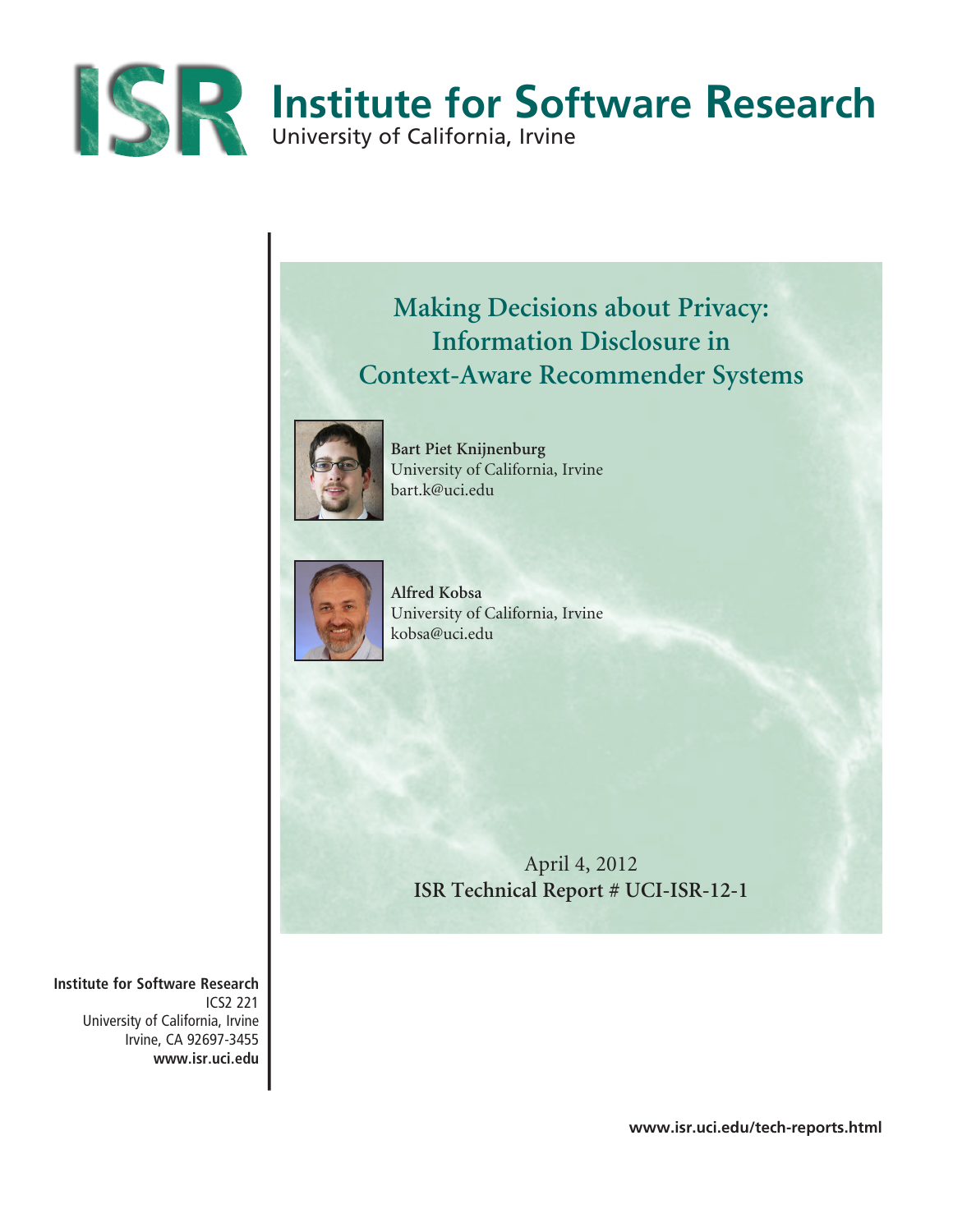# **Making Decisions about Privacy: Information Disclosure in Context-Aware Recommender Systems**

BART P. KNIJNENBURG, University of California, Irvine ALFRED KOBSA, University of California, Irvine

Recommender systems increasingly use contextual and demographical data as a basis for recommendations. Users however often feel uncomfortable providing such information. In a privacy-minded design of recommenders, users are free to decide for themselves what data they want to disclose about themselves. However, this decision is often complex and burdensome, because the consequences of disclosing personal information are uncertain or even unknown. Although a number of researchers have tried to analyze and facilitate such information disclosure decisions, their research results are fragmented and often do not hold up well across studies. This paper describes a unified approach to privacy decision research that describes the cognitive processes involved in users' "privacy calculus" in terms of system-related perceptions and experiences that act as mediating factors to information disclosure. The approach is applied in an online experiment with 493 participants using a mock-up of a context-aware recommender system. Analyzing the results with a structural linear model, we demonstrate that personal privacy concerns and disclosure justification messages affect the perception of and experience with a system, which in turn drive information disclosure decisions. Overall, disclosure justification messages do not increase disclosure. Although they are perceived to be valuable, they decrease users' trust and satisfaction. Another result is that manipulating the order of the requests increases the disclosure of items requested early, but decreases the disclosure of items requested later.

Categories and Subject Descriptors: **H.1.2 [Models and Principles]**: User/Machine Systems, **H5.2 [Information Interfaces and Presentation]**: User Interfaces–*evaluation/methodology, theory and methods*, **K.4.1 [Computers and Society]**: Public Policy Issues–*privacy*

General Terms: Design, Experimentation, Human Factors, Measurement, Theory

Additional Key Words and Phrases: Privacy, information disclosure, decision-making, recommender systems, user experience

#### **Technical Report:**

Released on April 4, 2012 by the Institute for Software Research.

Report number: UCI-ISR-12-1 http://www.isr.uci.edu/tech\_reports/UCI-ISR-12-1.pdf

#### **1. INTRODUCTION**

While traditional recommender systems are commonly trained through users' feedback on the recommended items, recommenders (and specifically mobile recommenders) increasingly also employ users' demographical and contextual data. Those data allow them to instantly generate recommendations that are relevant to the user and to the situation in which the recommender system is being used [Adomavicius and Tuzhilin 2011]. Privacy research however indicates that quite a few people feel uncomfortable disclosing demographal data [Ackerman et al. 1999], and that they dislike being 'tracked' for the purpose of gathering contextual data [Turow et al. 2009; Xu et al. 2009].

This work has been funded by Samsung US R&D Center.

Author's addresses: B. P. Knijnenburg and A. Kobsa, Institute for Software Research, Donald Bren School of Information and Computer Sciences, University of California, Irvine. Email: {bart.k, kobsa}@uci.edu.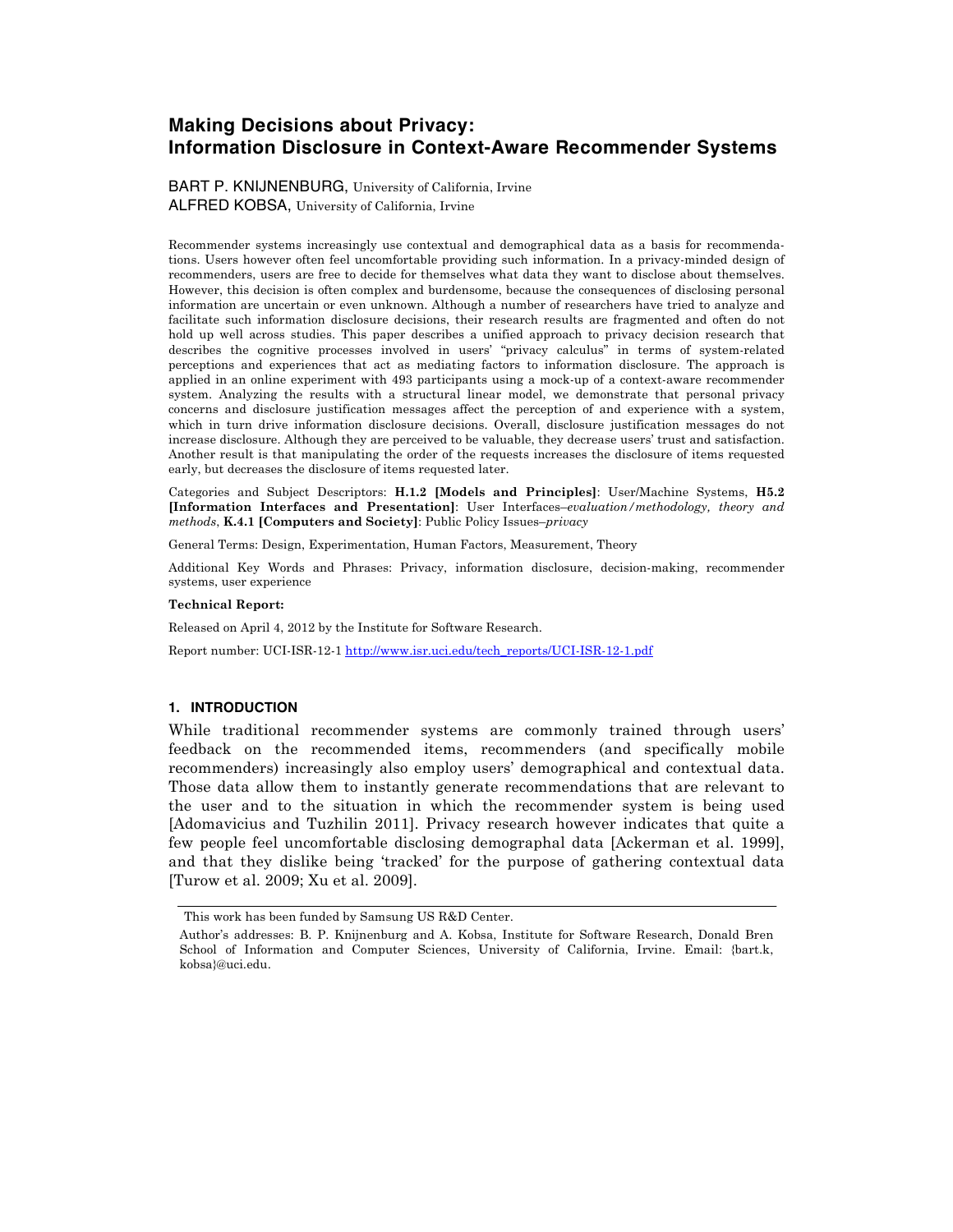One approach to this problem is to create a privacy-preserving system architecture that can compute recommendations without explicitly knowing the users' input data [Canny 2002a; 2002b; Polat and Du 2003; 2005]. However, this disregards the fact that users' perception of the potential privacy threats may differ from the actual threats [John et al. 2011]. Another remedy is to give users explicit control over what information they disclose [Wenning and Schunter 2006; Kolter and Pernul 2009]. Information disclosure then becomes an explicit decision, in which users have to make a trade-off between the potential benefits of disclosure and the possibly ensuing privacy risks [Mabley 2000; Chellappa and Sin 2005; Taylor et al. 2009].

However, decision-making is an inherently complex problem, especially when the outcomes are uncertain or unknown [Kahneman and Tversky 1979; Kahneman et al. 1982; Gigerenzer and Goldstein 1996]. In the field of privacy, this complex decision activity has been aptly dubbed "privacy calculus" [Culnan 1993; Laufer and Wolfe 1977]. When users have to decide whether or not to disclose personal information to a recommender system, they typically lack knowledge about both the positive and the negative consequences of disclosure [Acquisti and Grossklags 2005; 2008]. Another problem is that users' information disclosure decisions are highly dependent on the context [Lederer et al. 2003; Li et al. 2010; Nissenbaum 2010; John et al. 2011]. Researchers have looked at various techniques to assist or influence users in such decisions, such as ordering the disclosure requests to increase disclosure [Acquisti et al. 2011], providing justifications for disclosing (or not disclosing) certain information [Kobsa and Teltzrow 2005; Besmer et al. 2010; Patil et al. 2011; Acquisti et al. 2011], or displaying privacy seals or statements [Rifon et al. 2005; Hui et al. 2007; Egelman et al. 2009; Xu et al. 2009].

While these studies yielded interesting and occasionally even counterintuitive results, those results are mostly quite isolated. For instance, some research focuses on increasing disclosure behavior, but disregards users' perception of the system and their satisfaction with the experience of using it. Others study users' general privacy concerns, but disregard their impact on disclosure behavior. Research relevant to privacy-related decision-making is scattered across several disparate thrusts, including research on increasing information disclosure, research on user perception and satisfaction (also called 'user experience'), and research on privacy concerns as personal traits.

To make relevant and robust contributions, research on users' reluctance to disclose personal data to context-based recommender systems should forge the divergent contributions into a unified approach. By incorporating system-related perceptions and experiences as mediators to information disclosure behavior, such an approach can provide insights into the cognitive processes involved in users' privacy calculus, and explain how suggested system improvements as well as personal privacy concerns impact information disclosure decisions. This paper develops such an encompassing approach (section 2) and applies it to the analysis of an online user experiment with a mockup of a mobile app recommender system (section 3). Section 4 reflects on the results of this experiment and integrates them with qualitative findings from an interview study. Section 5 finally provides conclusions and suggestions for future research.

## **2. INTEGRATING EXISTING APPROACHES TO PRIVACY**

Existing approaches to privacy decision-making are scattered across a number of sub-fields, each of which studies only part of the problem. This section covers these approaches, and identifies potential synergies between them that can address their respective shortcomings. The purpose of the section is not to provide an exhaustive treatment of the entire body of privacy-related research (see [Solove 2006; Iachello and Hong 2007; Kobsa 2007; Smith et al. 2011] for more comprehensive surveys), but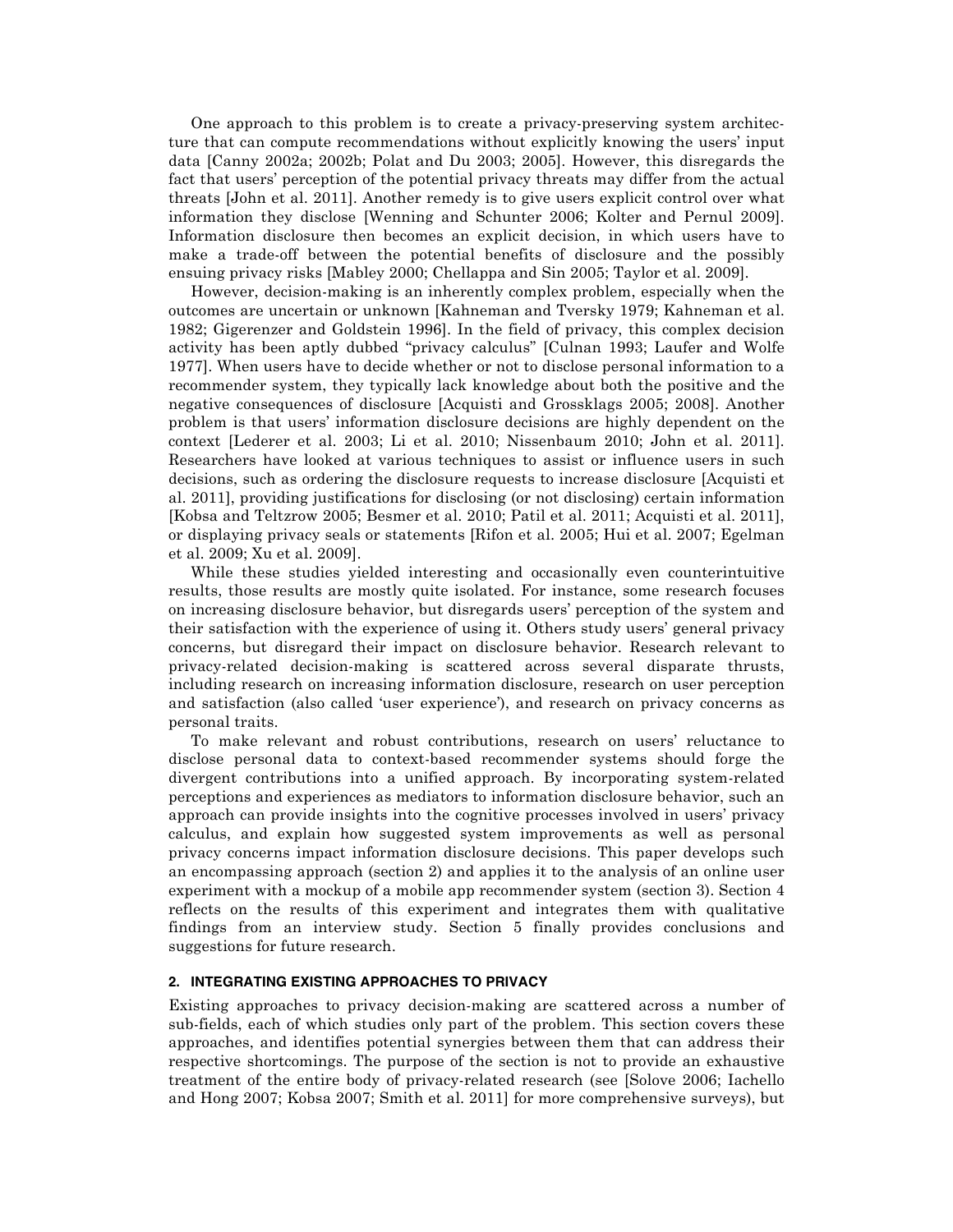to provide a foundation for the subsequently discussed study and future research in the field of privacy decision-making.

## **2.1 Research on Privacy as a Personal Trait**

Arguably the first attempt to measure privacy as a personal trait was the Equifax survey by Westin and Harris & Associates [1981]. The Westin Privacy Scale (WPS) uses four items to classify people into three broad categories: privacy fundamentalists, pragmatists, and unconcerned [Harris et al. 1998; 2003].

Notwithstanding the simplicity of Westin's approach, most researchers agree that privacy is in fact a multi-dimensional concept [Laufer et al. 1974]. In this light, Culnan [1993] used three items from the Equifax survey [Harris and Associates 1990; 1991] and two items from Smith et al. [1992] to construct two dimensions of concern for privacy: loss of control, and unauthorized secondary use of personal information. Smith et al. [1996] extended and refined this scale, resulting in the Concern For Information Privacy (CFIP) scale. The CFIP scale consists of fifteen items measuring four correlated factors: collection concerns, unauthorized access, fear of accidental errors, and secondary use. Smith et al. go at great lengths to validate the internal consistency and validity of the CFIP scale. However, Stewart and Segars [2002] demonstrate that CFIP can be more parsimoniously represented as a higher-order factor with the four sub-factors as indicators.

Malhotra et al. [2004] provide a different take on the CFIP scale, adapting it to an Internet environment. They produce two scales: a 6-item scale for General Information Privacy Concern (GIPC, partially adapted from Smith et al. [1992]), and an Internet Users Information Privacy Concern (IUIPC) scale with ten items measuring three factors: collection (adapted from Smith et al. [1992]), control (newly developed), and awareness (newly developed). Malhotra et al. claim that IUIPC is superior to CFIP because it has fewer factors, a better internal fit, a stronger relation to GIPC, and a slightly better fitting statistical model. Moreover, because it is based on social contract theory, it is also easily extensible to new types of information privacy. For instance, Buchanan et al. [2007] link IUIPC to more specific concerns and protection behaviors related to modern privacy-sensitive technologies (e.g. e-mail, e-banking), and Zhang et al. [2011] adapt IUIPC to Facebook privacy. In light of our goal of studying privacy in terms of information disclosure decisions, the control factor is the most interesting contribution of IUIPC, because people who desire to have control over their privacy may actually be relatively *more* willing to disclose information, as long as the decision is theirs to make [Nowak and Phelps 1995].

Malhotra et al. [2004] construct a structural model, linking their IUIPC scale to behavioral intentions via trusting beliefs and risk beliefs (taken from [Jarvenpaa and Tractinsky 1999]) as mediating concepts. Li et al. [2011] do the same for GIPC, and additionally show how emotions and cognitions influence this process. However, the aforementioned privacy scales do not explicitly consider information disclosure as a *decision* with inherent trade-offs of threats versus benefits. Likewise, these studies do not explicitly try to manipulate users' disclosure behavior.

## **2.2 Information Disclosure Research**

Information disclosure research investigates the factors that may influence how much information users disclose. Information disclosure is seen as a *decision problem*, in which the decision-maker has to trade off several uncertain (and sometimes unknown) consequences. The fundamental finding of decision-making research, namely that humans typically do not follow rational economical principles in their decision process, has been shown to also apply to disclosure decisions [Acquisti and Grossklags 2008].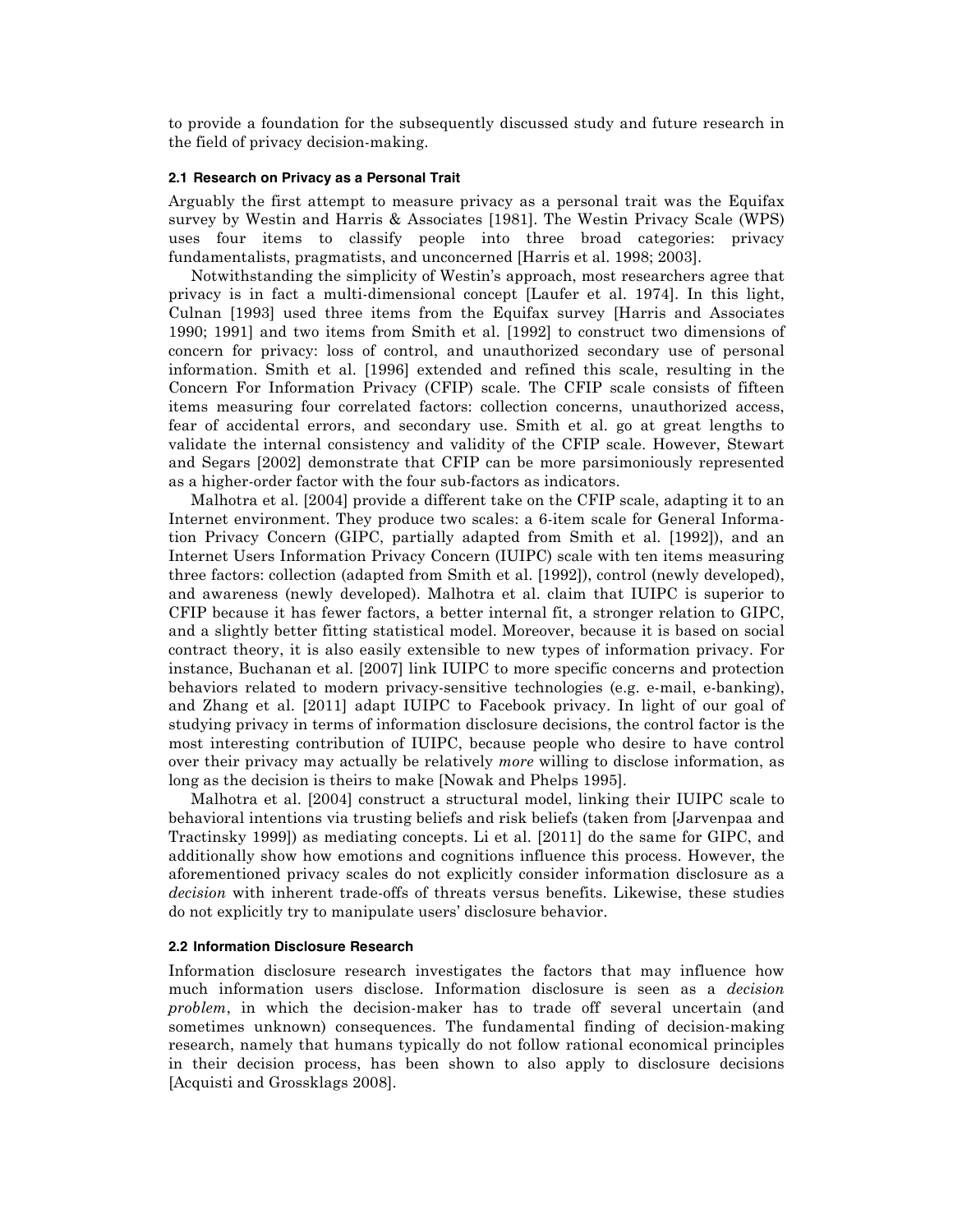One of these non-rational influences in decision-making is the 'endowment effect': people are usually less willing to give up something they already have than they are willing to pay for acquiring something they do not have [Thaler 1980; Kahneman et al. 1990]. Both Acquisti et al. [2009] and Tsai et al. [2010] show that people are indeed less willing to pay for gaining privacy than what they would demand to give it up. This may be the main reason why explicit monetary rewards seem to have varying effects on disclosure. Hui et al. [2007] find that participants are proportionally more willing to fill out a marketing survey with increasing monetary rewards ranging from \$0.60 to \$5.40. In a study on a location-based coupon service, Xu et al. [2009] find that a rebate of \$0.20 on the monthly phone bill increases disclosure only when the system pushes the coupons to the user. However, when studying information disclosure in an online fax service, Li et al. [2010] find an "undermining effect of rewards" (p. 21) when users do not perceive the requested information to be relevant to the purpose of the e-commerce transaction. It has no effect when the information is perceived as relevant to begin with.

A more subtle strategy to influence disclosure is to change the order of disclosure requests. Acquisti et al. [2011] showed that people disclose less information when requests are made in increasing order of intrusiveness (compared to a random order). This effect is particularly pronounced for more intrusive questions: asking those upfront significantly increases their likelihood of being answered. Arguably, people become more wary of disclosing very personal information as the disclosed information accumulates; the most relevant information should thus be requested upfront. Acquisti et al. did not consider subjective evaluations of the decision process. It is thus unclear whether their manipulation resulted in people feeling 'tricked' into disclosing more information than they would have liked.

A somewhat more explicit strategy to improve disclosure is to provide justifications for disclosing the information. Such justifications include providing a reason for requesting the information [Kobsa and Teltzrow 2005], and appealing to the social norm [Besmer et al. 2010; Patil et al. 2011; Acquisti et al. 2011]. The effect of such justifications seems to vary. In the study of Kobsa and Teltzrow [2005], users were about 8.3% more likely to disclose information when given a reason for the request. In an experiment by Acquisti et al. [2011], they were about 27% more likely to do this when they learned that many others decided to disclose the same information. However, Besmer et al. [2010] find that social cues have barely any effect on users' Facebook privacy settings: only the small subset of users who take the time to customize their settings may be influenced by strong negative social cues. Similarly, Patil et al. [2011] rate social navigation cues as a secondary effect.

Another strategy is to provide a privacy indicator, statement or seal. Egelman et al. [2009] show that privacy indicators next to search results can entice users to pay a premium to vendors with higher privacy scores. In their study, participants paid about \$0.15 extra for a pack of batteries and about \$0.40 for a sex toy (on top of a \$15.50 average base price). Users of Xu et al.'s [2009] location-based coupon service were more likely to disclose information when the site displayed either a TRUSTe seal or a legal statement, with the seal working best. In Hui et al.'s [2007] marketing survey, however, privacy statements only had a marginal effect, and a privacy seal did not significantly increase disclosure. Studying an online CD retailer, Metzger [2006] found that neither seal nor policy had an effect. Rifon and Larose [2005] show that warnings and seals at an online retailer website influence users in certain situations only.

John et al. [2011] demonstrate that compared to an unofficial and unprofessional looking site, a professional looking site garners *higher* privacy concerns, because its design reminds users of privacy. While most likely being more risky to entrust one's information with, the unofficial looking site downplays privacy concerns and thus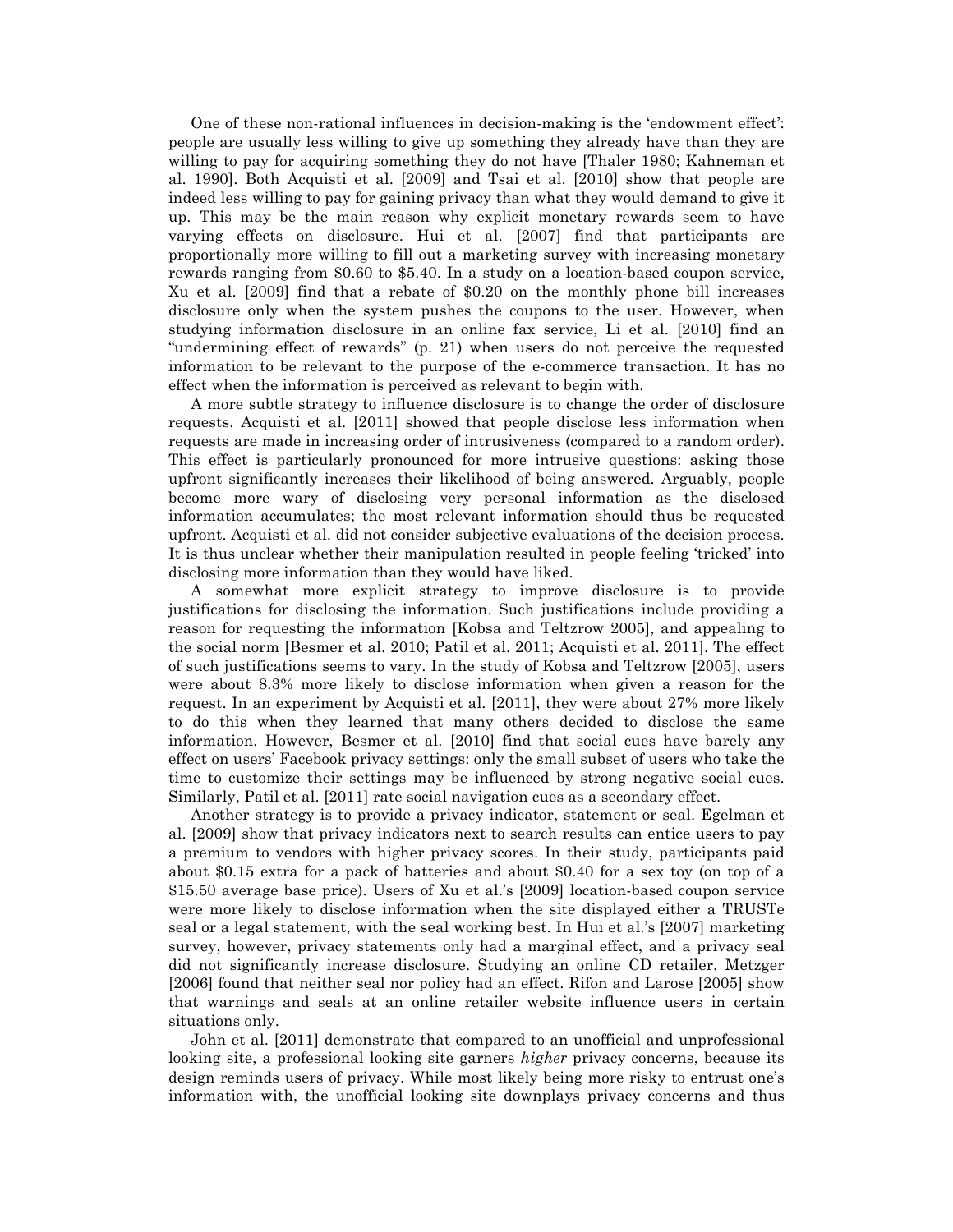increases disclosure. If even a professional looking site can instill privacy concerns, it seems plausible that any reference to privacy may inadvertently prime users to become more concerned about it. This hypothesized phenomenon may explain the seemingly disappointing effects of justifications, seals and statements, as they inadvertently remind users of the concept of privacy. In this light, it seems important to consider users' *perceptions* of the privacy threat and of the value of the help offered by the system as important mediators of any effects on disclosure behavior.

Similarly, privacy as a personal trait (as discussed in section 2.1) is a surprisingly bad predictor of disclosure behavior [Spiekermann and Grossklags 2001; Metzger 2006; van de Garde-Perik et al. 2008]. Presumably, people's information disclosure decisions are more strongly dependent on the context in which they are made [John et al. 2011]. Indeed, as suggested by Hui et al. [2006] and Xu et al. [2009], disclosure is a trade-off between experienced system-specific concerns and experienced systemspecific benefits. *Experiential evaluations* of the system may thus be another important mediator of any effect on behavior.

#### **2.3 User Experience Research**

Not many researchers on information disclosure consider perceptual and experiential aspects of the systems they evaluate (Hui et al. [2006] and Xu et al. [2009] are notable exceptions). Strategies aimed at influencing users' disclosure behavior may have unforeseen effects on their perceptions and experiences, and these effects may cancel out or even negate the intended effects on disclosure. Likewise, users' perceptions and experiences may mediate the effect of users' personal privacy preferences on disclosure. Explicitly measuring those mediating concepts may strengthen the link between personal privacy preferences and disclosure behavior.

*User experience* research typically takes perceptual and experiential aspects into account [Hassenzahl 2005]. In the field of recommender systems, Knijnenburg et al. [2012] and Pu et al. [2011] developed and validated frameworks for user experience research. Their frameworks show considerable overlap, both describing how perceptions and experiences influence user behavior. Knijnenburg et al. additionally describe how these constructs mediate the effect of objective system aspects (e.g. the strategy to influence disclosure), and also consider personal and situational characteristics, which include personal privacy concerns.

Fig. 1 shows how user behavior (or interaction; INT) is related to users' evaluation of the interaction with the system (or experience; EXP). The effect of any objective system aspects (OSA) on the experience and interaction is (at least partially) mediated by users' perceptions of the system aspects (or subjective system aspects; SSA). Not only the system, but also personal and situational characteristics (SC and PC) can influence the perceptions, experience, and interaction.

As mentioned before, existing work on privacy decision-making faces two main handicaps. The first problem is that research typically either looks at privacy as a personal trait or at factors that influence disclosure behavior. The second problem is that the influence of both personal traits and system characteristics on information disclosure varies extensively from system to system. The Knijnenburg et al. [2012] framework allows us to remedy both problems. First, it integrates the effects of privacy as a personal trait (PC) and of design characteristics (OSA) on information disclosure decisions (INT) in a single model. Moreover, it describes these effects as mediated by system-specific perceptions (SSA) and experiences (EXP). These mediating concepts may increase the robustness of the link between information disclosure behavior and its presumed antecedents, and in the absence of an effect, they may explain why the strategy or personal trait did not influence disclosure as expected.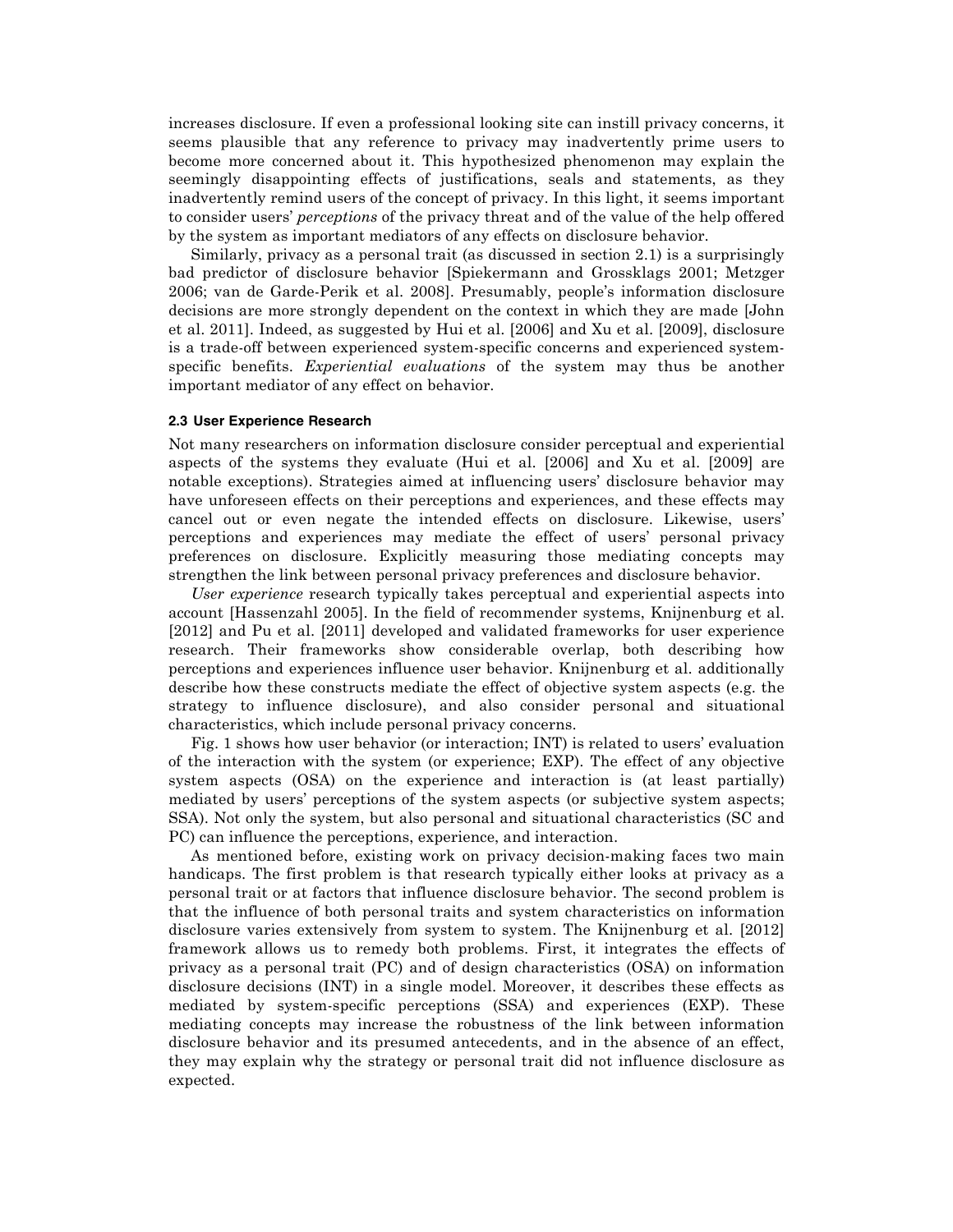

Fig. 1. Framework for user-centric evaluation of recommender systems (Knijnenburg et al. [2012]).

#### **3. ONLINE EXPERIMENT**

Based on the aforementioned prior work we present a unified approach to studying privacy decisions, which integrates privacy-related concepts into the Knijnenburg et al. [2012] framework. In terms of personal characteristics (PC), our main interest lies in general privacy concerns, collection concerns and control concerns [Smith et al. 1996; Malhotra et al. 2004]. As for strategies to influence disclosure (objective system aspects, OSA), we consider two previously investigated strategies: justification messages [Kobsa and Teltzrow 2005; Besmer et al. 2010; Patil et al. 2011; Acquisti et al. 2011] and request order [Acquisti et al. 2011]. In order to improve the robustness of the effect of these factors on information disclosure, we consider the experience (EXP) variables 'trust in the company' (cf. [Jarvenpaa and Tractinsky 1999; Metzger 2004]) and 'satisfaction with the system' (cf. [Xu et al. 2009; Xu et al. 2011; Hui et al. 2006]), as well as the subjective system aspects (SSA) 'perceived privacy threats' (cf. [Xu et al. 2009; Xu et al. 2011]) and 'perceived value of disclosure help' (cf. [Wang and Benbasat 2007]).

## **3.1 System**

We apply these manipulations and measurements to a study of an online mockup of a mobile app recommender system with the working title 'Applause'. The system was inspired by app recommenders that have been developed both for research and commercial purposes (e.g., [Böhmer et al. 2010; Girardello and Michahelles 2010; Davidsson and Moritz 2011], chomp.com). We conducted a preliminary analysis of the effects in [Knijnenburg and Kobsa 2012], with a focus on personalizing the strategies for improving information disclosure and/or system satisfaction. For the current paper we gathered an additional sample of data, and we shifted our focus to an integrative model of privacy decision-making, using our unified approach.

The Applause system recommends apps for Android phones based on users' context (e.g. location, app usage, credit card purchases) and demographics (e.g. age, hobbies, religion, household income). As the current experiment only considers the information disclosure aspect of the system, it uses a web-based mockup of the Applause system that collects personal information but does not make any recommendations. To increase the realism of the experiment, users were told that their data would be disclosed to the developer, a company named  $Appy<sup>1</sup>$ . We reinforced this belief by ostensibly transferring users to the Appy website (with its own URL and branding) for the disclosure part of the experiment (Fig. 2).

<sup>1</sup> This fictitious name was perceived as familiar and trustworthy in a pre-test that compared seven different company names and logos.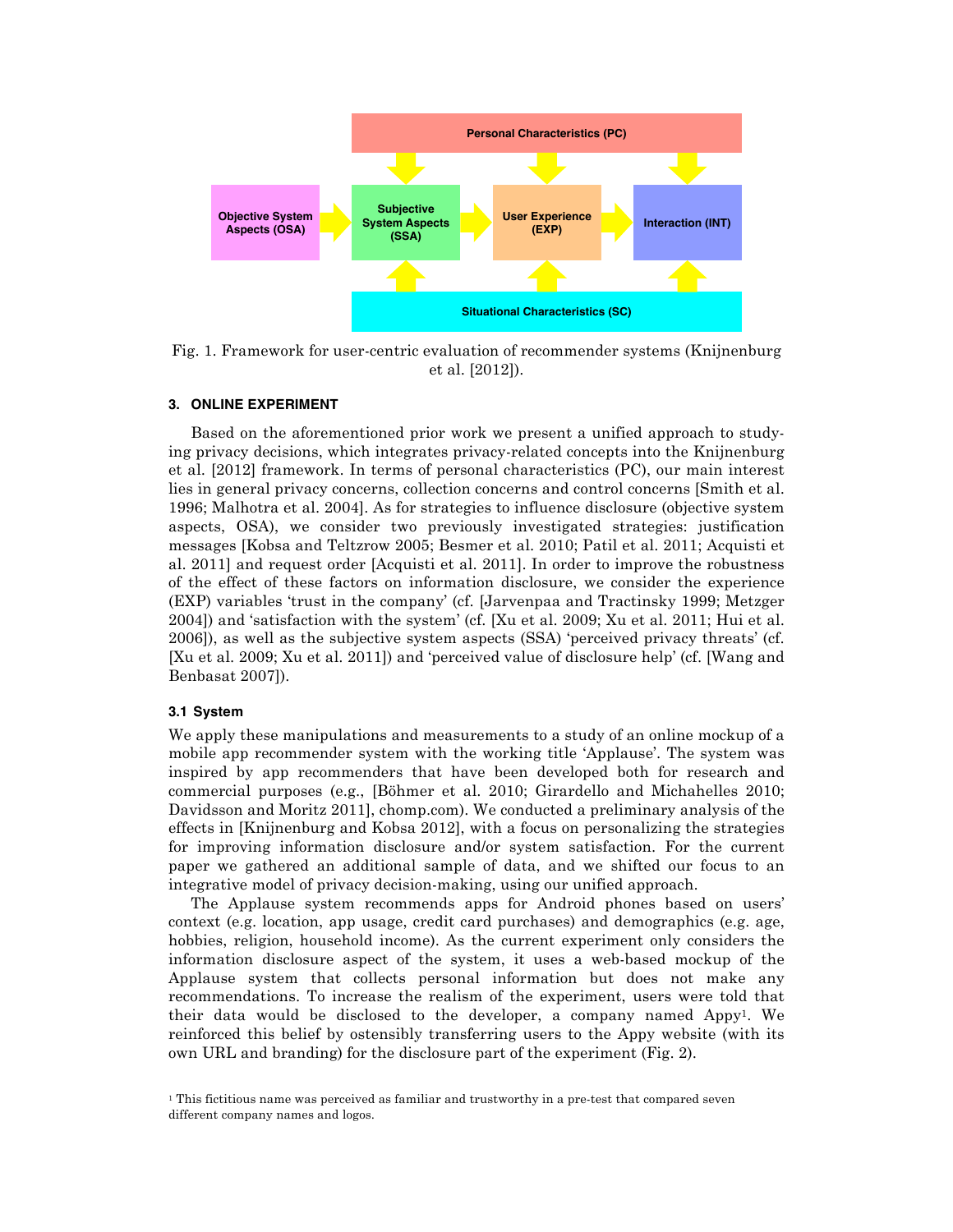

Fig. 2. The website of Appy with the Applause system mockup. On this website the participants do the disclosure part of the experiment

# **3.2 Setup**

Participants were recruited between June 2011 and February 2012 in three rounds. We first enrolled 200 participants via Amazon Turk, a recruitment source that became very popular for conducting user studies [Kittur et al. 2008]. To improve the quality of our results, we only allowed participants from the United States, and asked a number of comprehension-testing questions. Moreover, we included several reverse-coded items in our questionnaires, and excluded participants that provided apparently inconsistent answers. In the second round we recruited an additional 52 participants via Craigslist.com to test for any anomalous differences between these two recruitment sources. No significant differences were found. Combined, these 252 participants formed our exploratory dataset, on which different measurement models and structural models were tested to find an optimally fitting model. Finally, we recruited another 239 participants via Amazon Turk as a confirmatory dataset. The optimal model found in the exploration phase was tested on this set, and any inconsistent effects were removed from the model. The final model is based on the data from all 491 participants. The set of participants had an adequate distribution of gender (223 males, 266 females, 2 did not disclose) and age (ranging from 18 to older than 60, with 25-30 year-olds as the median age group).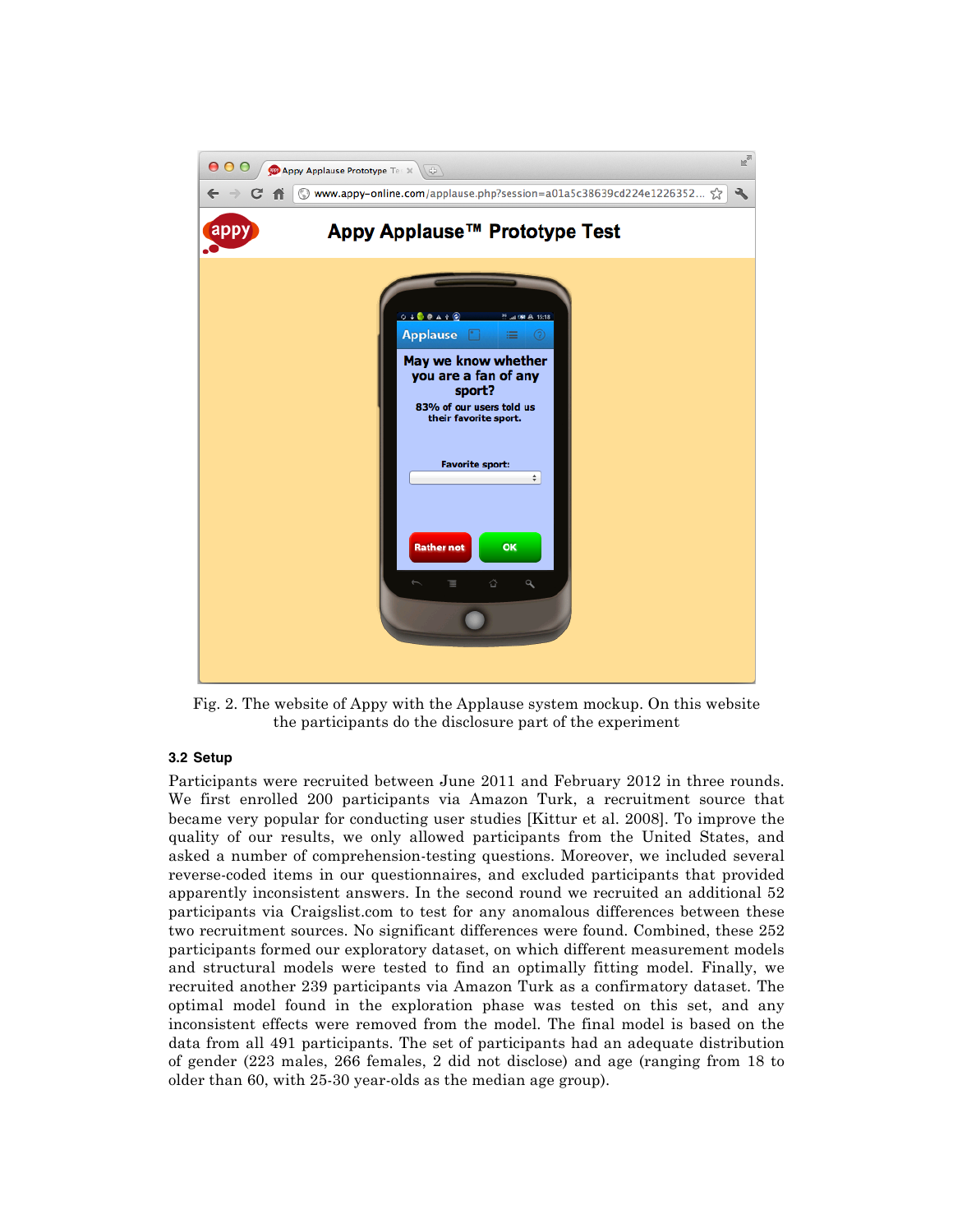Participants were first given a short introduction to the mobile app recommender, including two examples of how the system might use their data to provide contextaware and personalized recommendations. They were then informed that they would be helping Appy to test the information disclosure part of the system<sup>2</sup>. After randomly assigning them to one of 5×2 conditions (see below), participants were ostensibly "transferred" to the Appy website, where they would make 31 information disclosure decisions on 12 pieces of context data and 19 pieces of demographical data. Context requests asked users to indicate whether they would disclose the respective data, and could be answered with a simple 'yes' or 'no'. For demographics requests, users were asked to provide the actual information, or to decline disclosure. All decisions were logged to our database. After 31 decisions, participants would be transferred back to the experimenters' website, where they were asked about their personal privacy concerns and their subjective and experiential evaluation of the system.

#### **3.3 Manipulations**

The experiment introduces two strategies to influence information disclosure as between-subjects manipulations: the type of justification message (5 conditions) and the order in which disclosure requests are made (2 conditions). Although these strategies have been tested before (in different forms and different contexts), our unified approach may allow to measure the effect of these strategies more robustly, and to explain *why* their effects occur in terms of perceptions and experiences.

The justification messages (see Table I) are tested against the baseline system with no justification message. The 'useful for you' and 'useful for others' justifications explain the benefits of disclosure (cf. [Wang and Benbasat 2007]) in two different ways. The 'number of others' justification appeals to the social norm (cf. [Besmer et al. 2010; Patil et al. 2011; Acquisti et al. 2011]). The 'explanation' justification, which was added to the experiment after a preliminary interview study, gives the reason for requesting the information (cf. [Kobsa and Teltzrow 2005]). Note that the percentages in the messages were randomly chosen from 5% to 95% (in Knijnenburg and Kobsa [2012] we show that this percentage has barely any effect, so we disregard it in the current analysis).

Finally, since Acquisti et al. [2011] demonstrate that the request order may influence users' disclosure decisions, we manipulate the order in which disclosure requests are made: demographical data first or context data first<sup>3</sup> (see Table I).

| <b>Manipulation</b> | Conditions         | Description                                               |
|---------------------|--------------------|-----------------------------------------------------------|
| Justification type  | Useful for you     | "The recommendations will be about [XX]% better           |
|                     |                    | for you when you tell us/allow us to use"                 |
|                     | Number of others   | "[XX]% of our users told us/allowed us to use"            |
|                     | Useful for others  | "[XX]% of our users received better"                      |
|                     |                    | recommendations when they told us/let us                  |
|                     | Explanation        | "We can recommend apps that are [reason for               |
|                     |                    | request]"                                                 |
| Message order       | Demographical      | The system first requested the 19 pieces of               |
|                     | data first         | demographical data, then the 12 pieces of context data.   |
|                     | Context data first | The system first requested the 12 pieces of context data, |
|                     |                    | then the 19 pieces of demographical data.                 |

Table I. Experimental manipulations: strategies to influence information disclosure

<sup>2</sup> To prevent any disappointment that might influence the study results, participants were explicitly told before and after the test that they would not be receiving any recommendations.

<sup>3</sup> To facilitate users' decision-making, we grouped similar items within each category of requests. Within the demographical data requests we furthermore manipulated the order of four subgroups of items (leisure, personal, family, background), but this manipulation had no effect on disclosure. Furthermore, this grouping did not lead to a better factor structure than our two-factor solution.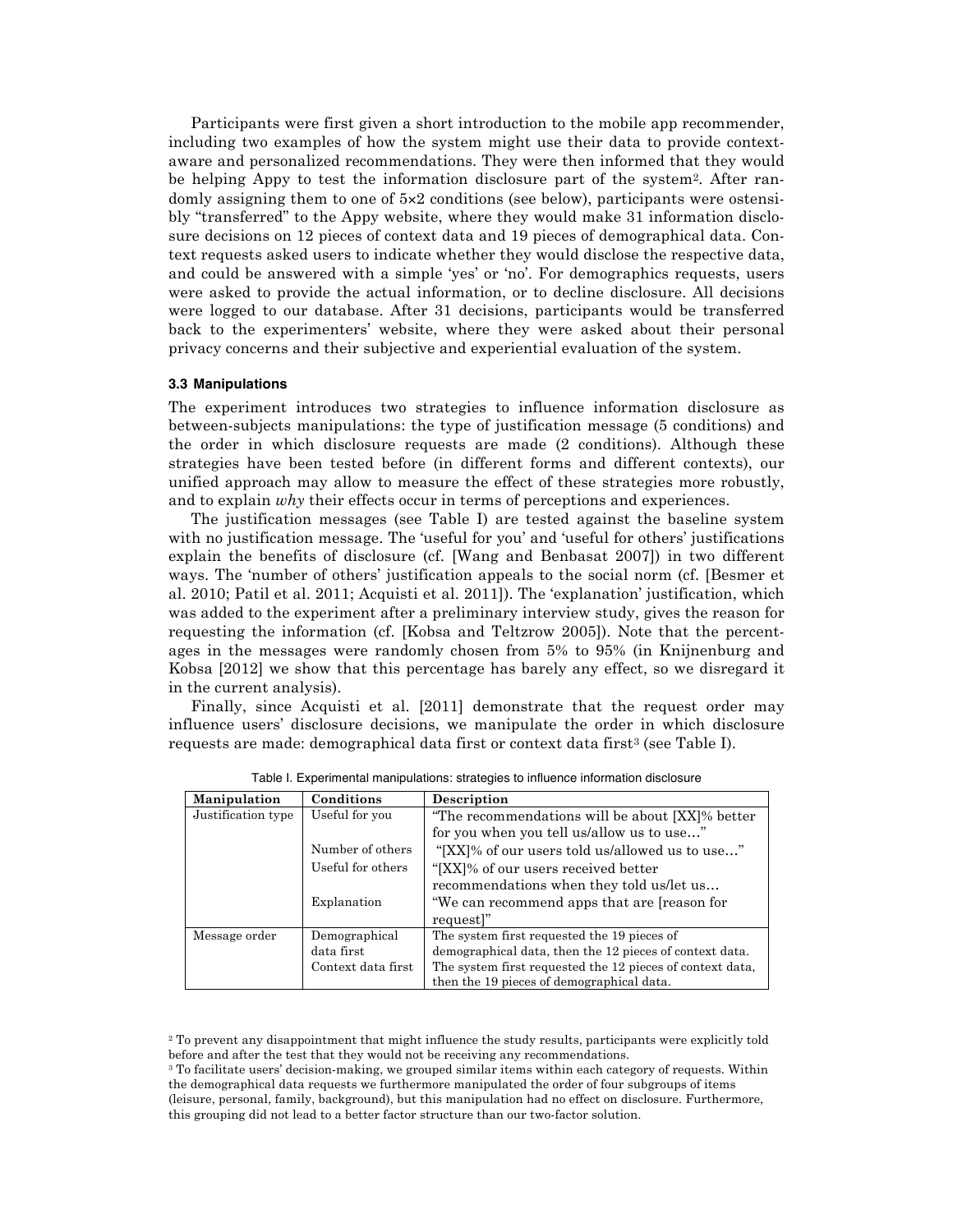## **3.4 Measures**

The main dependent variable in the experiment is participants' information disclosure decision. Table II shows the requested items and the percentage of participants disclosing this information. Participants seemed to view context data as generally more sensitive than demographical data.

We subjected the items to a Confirmatory Factor Analysis<sup>4</sup> (CFA) with dichotomous indicators and a weighted least squares estimator, estimating two factors: one for context data and one for demographical data. Items with a very high level of disclosure and items that showed very high residual correlations with some of the other items were not included in the analysis. The final factor model has 7 items for context data disclosure and 7 items for demographical data disclosure. Factor loadings of the included items are shown in Table II, as well as Cronbach's alpha and average variance extracted (AVE) for each factor. Values for both Cronbach's alpha and AVE are good, indicating convergent validity, and the square root of the AVE is higher than the factor correlation, indicating discriminant validity of the two factors.

| Type of data              | Items                      | Level of   | Factor  |
|---------------------------|----------------------------|------------|---------|
|                           |                            | disclosure | loading |
| Context                   | Recommendation browsing    | 87.0%      |         |
|                           | Location                   | 84.8%      | 0.767   |
| Alpha: 0.79               | Phone model                | 84.6%      | 0.659   |
| AVE: 0.652                | App usage                  | 82.2%      | 0.749   |
|                           | App usage time             | 73.2%      |         |
| Factor correlation: 0.432 | App usage location         | 67.1%      |         |
|                           | Accelerometer data         | 65.3%      |         |
|                           | Calendar data              | 62.9%      | 0.835   |
|                           | Microphone                 | 50.9%      |         |
|                           | Web browsing               | 48.3%      | 0.874   |
|                           | E-mail messages            | 36.7%      | 0.940   |
|                           | Credit card purchases      | 20.1%      | 0.796   |
| Demographics              | Gender                     | 94.9%      |         |
|                           | Amount of reading          | 93.5%      |         |
| Alpha: 0.86               | Age                        | 93.3%      |         |
| AVE: 0.784                | Education                  | 92.7%      |         |
|                           | News interests             | 92.7%      |         |
| Factor correlation: 0.432 | Amount of TV watching      | 92.3%      |         |
|                           | Population density of area | 90.7%      |         |
|                           | Workout routine            | 90.1%      |         |
|                           | Children                   | 89.3%      |         |
|                           | Race                       | 89.1%      |         |
|                           | Relationship status        | 88.6%      | 0.911   |
|                           | Phone data plan            | 87.6%      | 0.905   |
|                           | Housing situation          | 87.4%      |         |
|                           | Favorite sports (fan)      | 86.8%      | 0.718   |
|                           | Political preferences      | 86.4%      | 0.802   |
|                           | Field of work              | 83.6%      | 0.915   |
|                           | Household income           | 74.2%      | 0.964   |
|                           | Household savings          | 66.3%      | 0.957   |
|                           | Household debt             | 64.5%      |         |

Table II. Items used to measure participants' disclosure behavior

After completing the disclosure part of the experiment, participants were asked about their privacy concerns and their subjective evaluation of the system. Participants indicated on a 5-point scale their level of agreement with the items presented

<sup>4</sup> For an introduction to Confirmatory Factor Analysis as applied in this paper, see Appendix A of [Knijnenburg et al. 2012]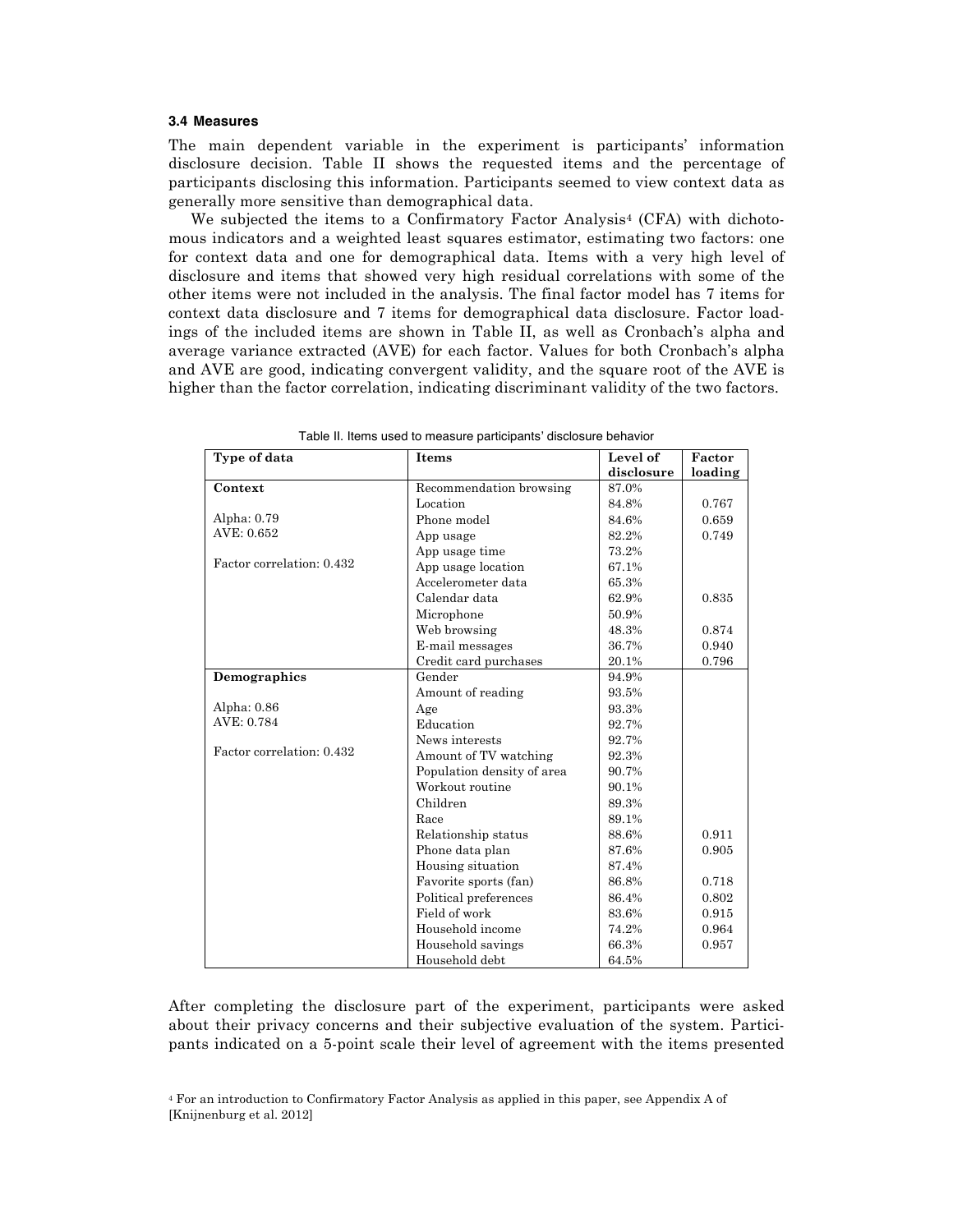in Table III. We subjected the items to a factor analysis with categorical indicators and a weighted least squares estimator, estimating 7 factors. Items with low factor loadings, high cross-loadings, or high residual correlations were removed from the analysis. Factor loadings of the included items are shown in Table III, as well as Cronbach's alpha and average variance extracted (AVE) for each factor. Values for AVE are good for all factors, indicating convergent validity. Values of Cronbach's alpha range from acceptable to excellent, with the exception of control concerns. This factor borrows some of its stability from correlation with other factors. The square root of the AVE is higher than the factor correlation for all factors except general privacy concerns and collection concerns, indicating that these factors could be collapsed. Since Malhotra et al. [2004] proposed these factors as distinct constructs, we keep them separate though.

| <b>Considered aspects</b>                       | Items                                                                                                                          | Factor<br>loading |
|-------------------------------------------------|--------------------------------------------------------------------------------------------------------------------------------|-------------------|
| General privacy<br>concerns (PC)                | All things considered, the Internet causes serious privacy<br>problems                                                         |                   |
| Alpha: 0.76                                     | Compared to others, I am more sensitive about the way online<br>companies handle my personal information                       | 0.785             |
| AVE: 0.774                                      | To me, it is the most important thing to keep my privacy intact<br>from online companies                                       | 0.708             |
| Based on [Malhotra et<br>al. 2004; Smith et al. | I believe other people are too concerned with online privacy<br>issues                                                         |                   |
| 1996]                                           | I am concerned about threats to my personal privacy today                                                                      | 0.824             |
| <b>Collection concerns</b><br>(PC)              | It usually bothers me when online companies ask me for<br>personal information                                                 | 0.860             |
| Alpha: 0.86                                     | When online companies ask me for personal information, I<br>sometimes think twice before providing it                          |                   |
| AVE: 0.815                                      | It bothers me to give personal information to so many online<br>companies                                                      | 0.829             |
| Based on [Malhotra et<br>al. 2004; Smith et al. | Online companies may collect any information about me<br>because I have nothing to hide (new)                                  | $-0.749$          |
| 1996]                                           | I'm concerned that online companies are collecting too much<br>personal information about me                                   | 0.855             |
|                                                 | I'm not bothered by data collection, because my personal<br>information is publicly available anyway (new)                     | 0.860             |
| Control concerns (PC)                           | Online privacy is really a matter of consumers' right to<br>exercise control and autonomy over decisions about how their       | 0.735             |
| Alpha: 0.58                                     | information is collected, used, and shared                                                                                     |                   |
| AVE: 0.526                                      | Control of personal information lies at the heart of online<br>privacy                                                         | 0.715             |
| Based on [Malhotra et<br>al. 2004]              | I do not want to think about who controls my personal<br>information (new)                                                     |                   |
|                                                 | I believe that online privacy is invaded when control is lost or<br>unwillingly reduced as a result of a marketing transaction |                   |
|                                                 | I do not feel the need to control my personal information (new)                                                                |                   |
| Perceived value of                              | The system helped me to decide what information I should                                                                       | 0.788             |
| disclosure help (SSA)                           | disclose                                                                                                                       |                   |
| Alpha: 0.75                                     | The system explained how useful providing each piece of<br>information was                                                     | 0.633             |
| AVE: 0.581                                      | The system helped me to make a tradeoff between privacy and<br>usefulness                                                      | 0.851             |
| Inspired by [Wang and<br>Benbasat 2007]         | I felt clueless about what information to disclose                                                                             |                   |

Table III. Items used to measure participants' privacy concerns and subjective evaluations of the system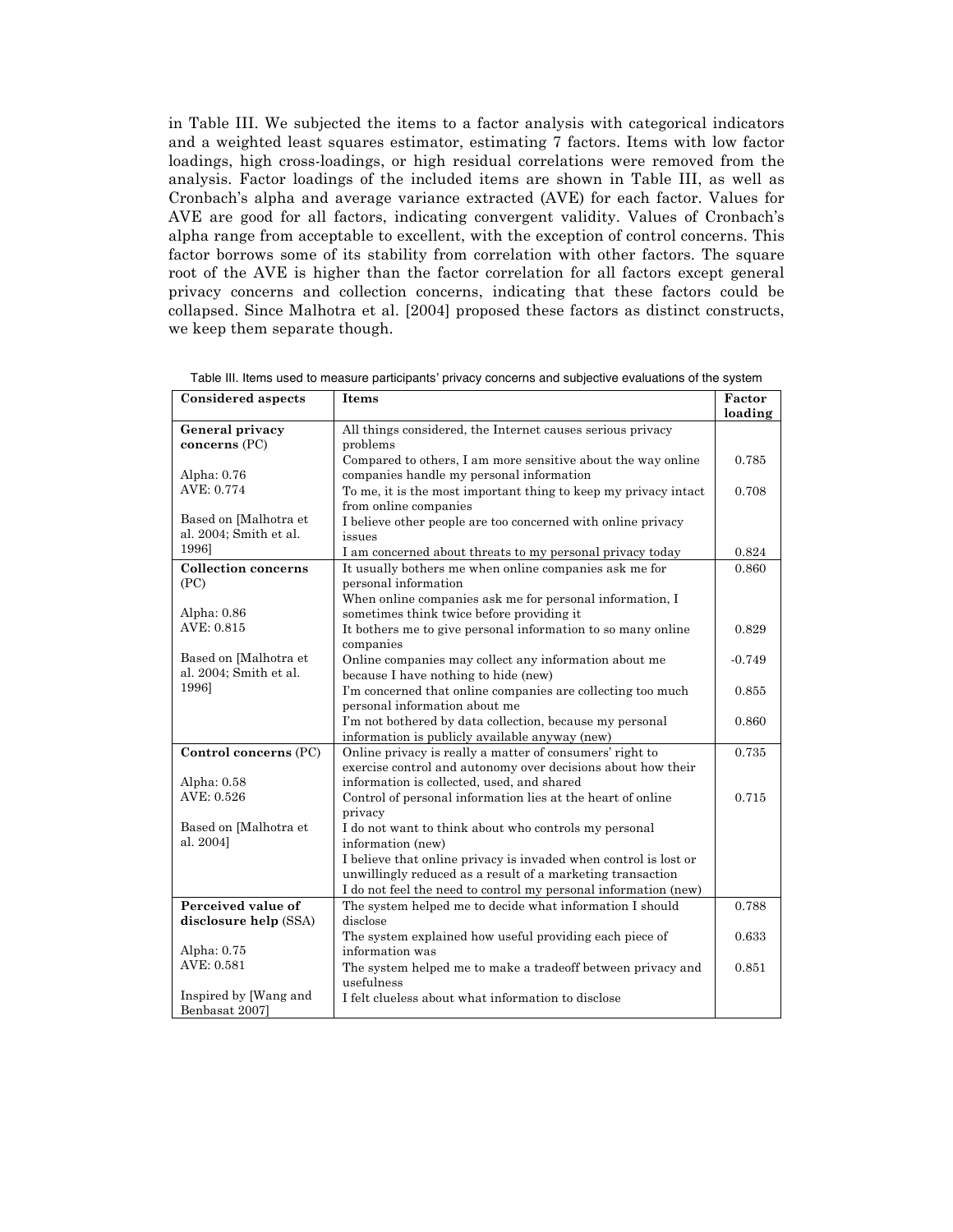| Perceived privacy          | The system made me more cautious than usual disclosing this     |          |
|----------------------------|-----------------------------------------------------------------|----------|
| threats (SSA)              | type of information                                             |          |
|                            | The system helped me to protect my privacy                      |          |
| Alpha: 0.71                | The system has too much information about me                    | 0.909    |
| AVE: 0.529                 | The system does not know anything I would be uncomfortable      | $-0.608$ |
|                            | sharing with it                                                 |          |
| Inspired by [Xu et al.     | The system made me disclose several things that I normally      |          |
| 2009; 2011]                | would not disclose to an app like this                          |          |
|                            | I felt tricked into disclosing more information than I wanted   | 0.626    |
| Trust in the company       | I believe the company providing this software is trustworthy in | 0.927    |
| (EXP)                      | handling my information                                         |          |
|                            | I believe this company tells the truth and fulfills promises    | 0.917    |
| Alpha: 0.93                | related to the information I provide                            |          |
| AVE: 0.845                 | I believe this company is predictable and consistent regarding  | 0.886    |
|                            | the usage of my information                                     |          |
| Based on [Jarvenpaa        | I believe this company is honest when it comes to using the     | 0.945    |
| and Tractinsky 1999;       | information I provide                                           |          |
| Metzger 2004])             | I think it is risky to give my information to this company      |          |
|                            | There is too much uncertainty associated with giving my         |          |
|                            | information to this company                                     |          |
|                            | Providing this company my information would involve many        |          |
|                            | unexpected problems                                             |          |
|                            | I feel safe giving my information to this company               |          |
| Satisfaction with the      | The system has no real benefit to me                            |          |
| system (EXP)               | Using the system is annoying                                    | $-0.811$ |
|                            | The system is useful.                                           | 0.885    |
| Alpha: 0.91                | Using the system is a pleasant experience                       |          |
| AVE: 0.722                 | Using the system makes me happy                                 | 0.841    |
|                            | Overall, I am satisfied with the system                         | 0.923    |
| Based on [Knijnenburg]     | I would recommend the system to others                          | 0.870    |
| et al. 2012] and inspired  | I would use this system if it were available                    |          |
| by [Hui et al. 2006; Xu et | I would pay \$2 to use this system                              |          |
| al. 2009; 2011]            | I would quickly abandon using this system                       | $-0.759$ |
|                            | It would take a lot of convincing for me to use this system     |          |

#### **3.5 Results**

We subsequently subjected the disclosure behaviors, the subjective evaluations, and the manipulated system aspects to Structural Equation Modeling5 (SEM), which simultaneously fits the measurement model and the structural relations between measured constructs. To avoid over-fitting, we constructed the model on our exploratory sample, tested it on the confirmatory sample, and then pruned any effects that were not consistently significant between the two samples. We then fitted the resulting model to the entire dataset. The final model (Fig. 3) has a good<sup>6</sup> model fit: *χ*2(912) = 1540, *p* < .001; *RMSEA* = 0.037, 90% CI: [0.034, 0.041], *CFI* = 0.977, *TLI*  $= 0.976.$ 

<sup>5</sup> For an introduction to Structural Equation Modeling as applied in this paper, see Appendix A of [Knijnenburg et al. 2012].

 $6$  Theoretically, a good model is not statistically different from the fully specified model ( $p > .05$ ). However, this statistic is commonly regarded as too sensitive [Bentler and Bonett 1980]. Based on extensive simulations, Hu and Bentler [1999] propose cut-off values for other fit indices to be: *CFI* > .96, *TLI* > .95, and *RMSEA* < .05, with the upper bound of its 90% CI falling below 0.10.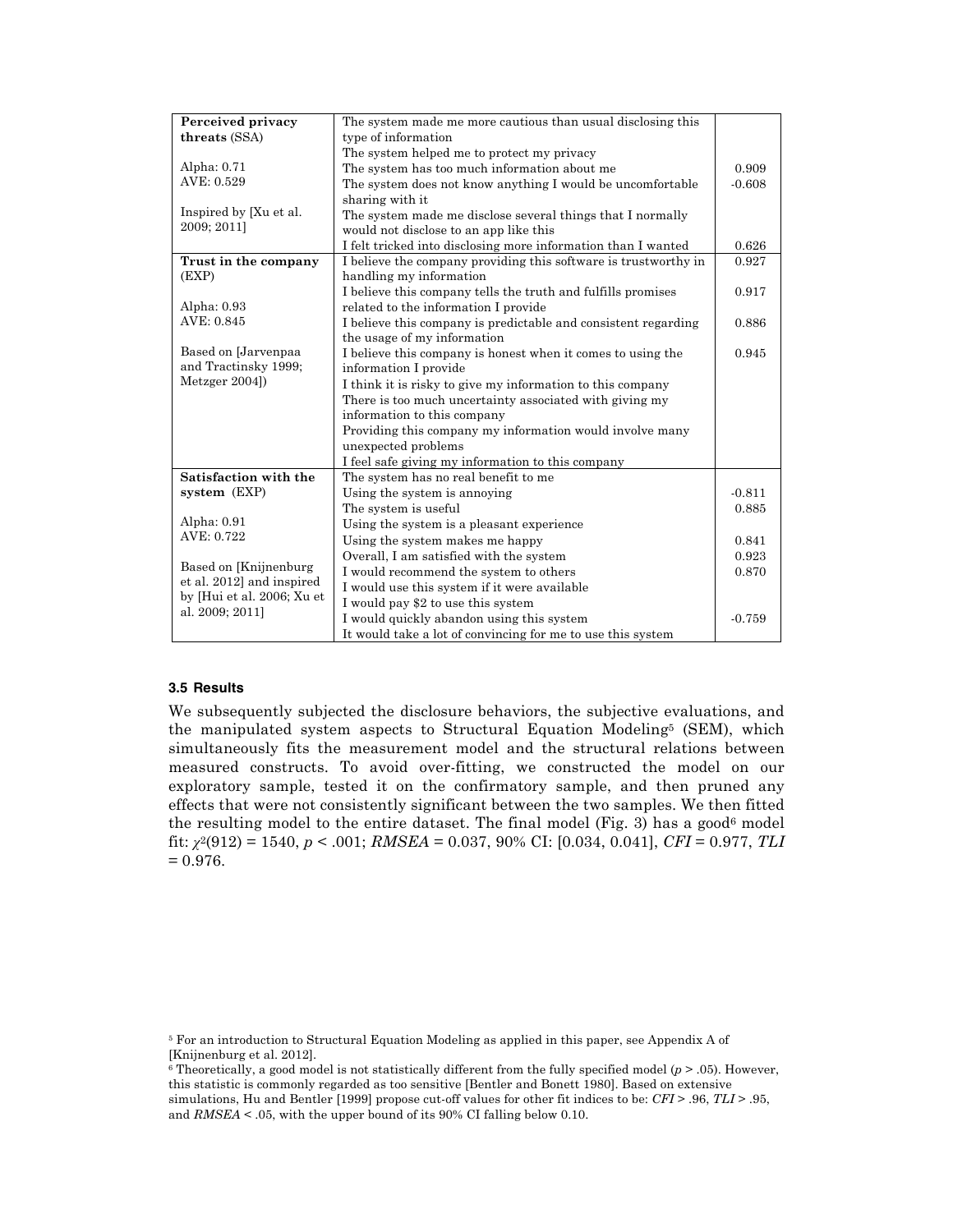

Fig. 3. The Structural Equation Model (SEM) for the data of the experiment.7 (Significance levels: \*\*\* *p* < .001, \*\* *p* < .01, 'ns' *p* > .05)

The model shows that aside from the request order, all effects on context and demographics disclosure are mediated by users' satisfaction with the system. The higher their satisfaction, the more inclined they are to disclose information. Satisfaction is higher for participants that trust the company, feel helped in their disclosure, and perceive a low level of privacy threat. Trust in the company itself is also higher for participants that feel helped in their disclosure and perceive a low level of privacy threat.

In terms of personal characteristics, general personal privacy concerns drive control and collection concerns, but these concerns have the opposite influence on perception of disclosure help and privacy threat: people's collection concerns cause a decrease in the perceived value of disclosure help and an increase in perceived threat, but controlling for disclosure concerns, people's control concerns cause an increase in perceived value of disclosure help and a decrease in perceived threat.

The justifications have a significant impact on perception of disclosure help, trust in the company, and satisfaction with the system. The 'useful for you', 'useful for

<sup>7</sup> Factors are represented as circles (the indicators are left out for clarity; please refer to Table II and Table III). *R*<sup>2</sup> values represent the proportion of variance explained by the model. Numbers on the arrows (as well as their thickness) represent the *β* coefficients (and standard error) of the effect represented by the arrow. Factors are scaled to have an SD of 1. For any arrow A → B, one SD difference in A thus causes a *β* SD difference in B. The *χ*<sup>2</sup> values test the effect of all justifications simultaneously; the *β* coefficients below the *χ*<sup>2</sup> values represent the effect (in *β* SD difference) of each justification tested against the baseline of 'no justification'. The *β* coefficients on the 'demographics first' arrow represent the effect of the 'demographics first' request order (in *β* SD difference) against the 'tracking first' request order.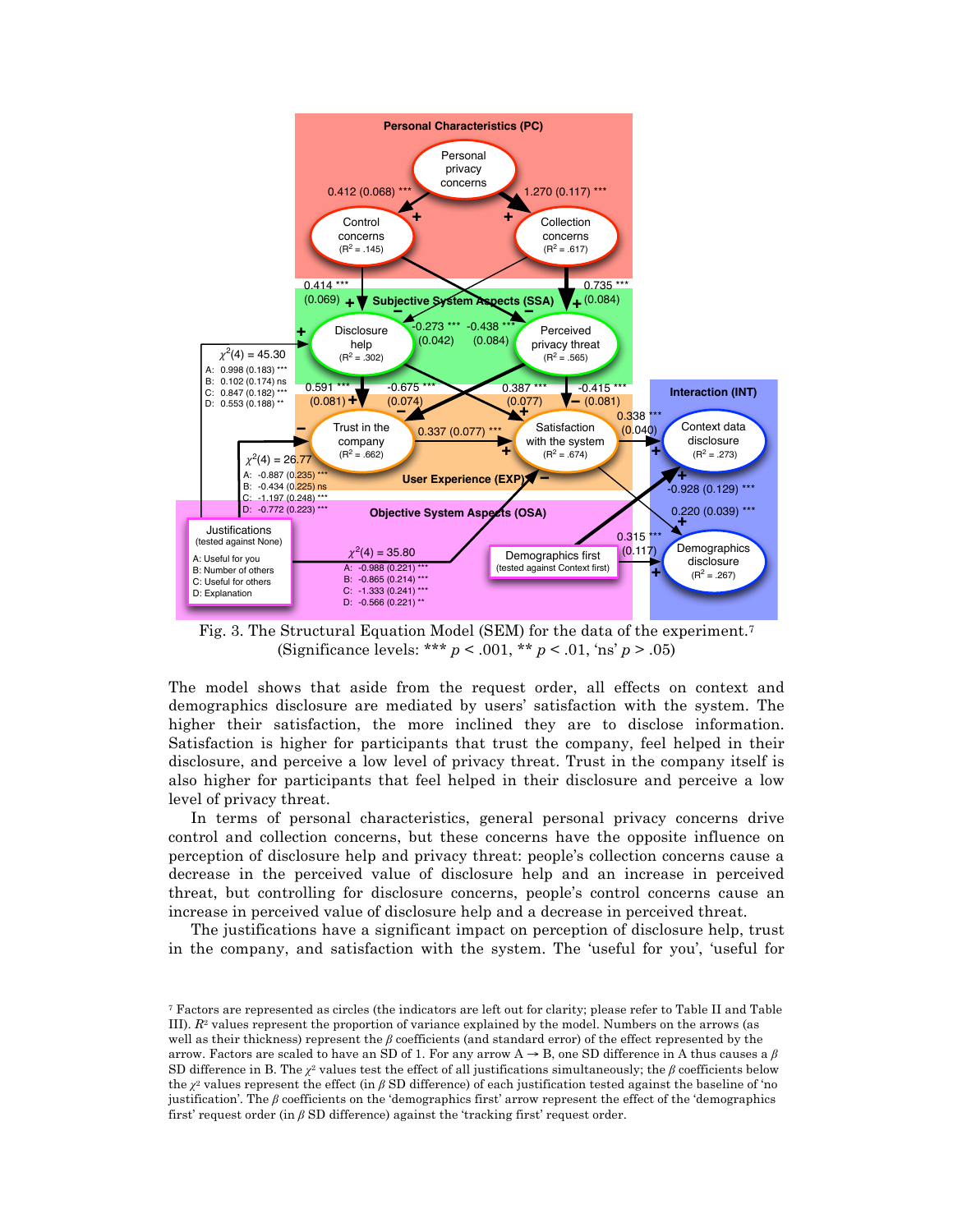others' and 'explanation' justifications each significantly increase the perceived value of disclosure help. However, this positive effect is canceled out by a negative effect on trust in the company and on satisfaction with the system. Fig. 4 shows that the total (direct plus mediated) effects of the justifications on trust in the company are essentially zero, and that the total effects on satisfaction with the system and disclosure behavior are negative.

Finally, the request order has a direct impact on disclosure behavior. Requesting demographics first increases demographics disclosure but decreases context disclosure, and vice versa. The effect is stronger on context disclosure though  $(\beta =$ 0.315 vs.  $\beta$  = -0.928), which are the more sensitive data.



Fig. 4. The total effects of the justifications (A: Useful for you, B: Number of others, C: Useful for others, D: Explanation) on the different outcomes, tested against the baseline condition (No justification). Error bars are  $\pm 1$  SE.

## **4. DISCUSSION**

The results of the experiment provide interesting insights into users' information disclosure decisions when using a recommender system. They also demonstrate how personal privacy concerns and manipulated system aspects influence this process. In this section we reflect on these results by integrating them with findings from an interview study with 17 participants that used a paper prototype of the recommender system. In the interviews we asked participants to elaborate on their disclosure decisions.

### **4.1 The Cognitive Process Behind Information Disclosure Decisions**

Based on the results of the experiment and the findings of our interview study, we can make the following claims about the cognitive process involved in making information disclosure decisions: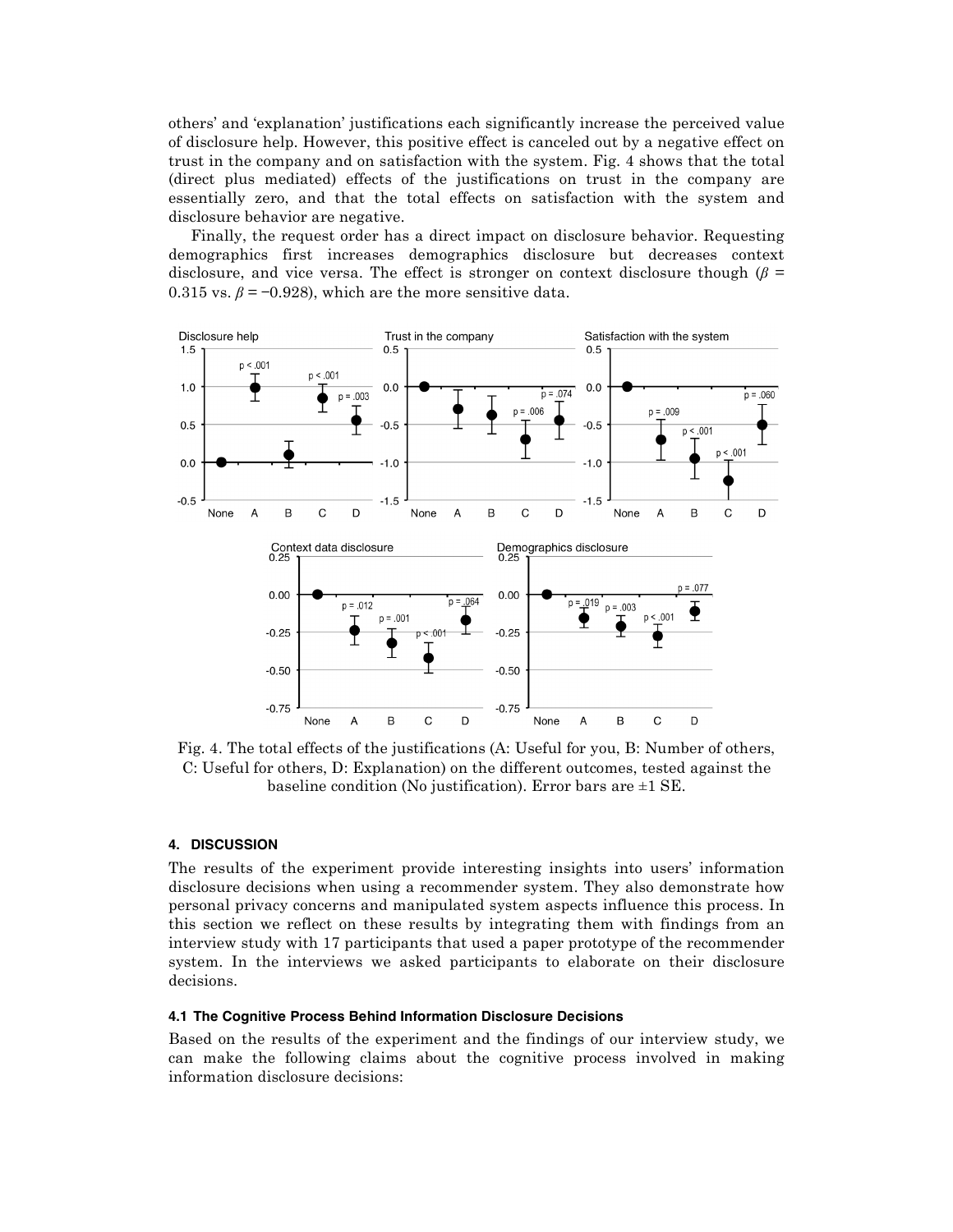# *The disclosure decision is first and foremost the outcome of an assessment of the satisfaction with the system.*

In the experimental model, almost all effects on information disclosure are mediated by satisfaction with the system. This is in line with the interview findings: 16 out of 17 participants mentioned at least once the potential usefulness of providing the information as a reason for disclosure. The experiment shows that the effect of satisfaction on context disclosure is about 1.5 times higher than the effect on demographics disclosure ( $\beta$  = 0.338 vs.  $\beta$  = 0.220), despite the fact that context data is more privacy-sensitive (see Table II).

*User's satisfaction with the system is strongly impacted by their trust in the company, the perceived value of disclosure help, and the perceived privacy threats entailed by the disclosure.*

In the experiment, these three factors are the main subjective determinants of satisfaction with the system. Moreover, part of the effect of perceived value of disclosure help and perceived privacy threat is mediated by participants' trust in the company, indicating that users' evaluation of the system can have a lasting effect on the reputation of the company.

In the interview study, 15 out of 17 participants also mentioned the reputation of or trust in the company as a reason to disclose information or rather not. This result is in line with a prior study by Teo et al. [2004]. Most of our participants were able to recall a recent privacy scandal, and had lowered their evaluation of the involved company as a result.

Interview participants also mentioned privacy threat as a determinant of their disclosure decisions. Privacy threats were mentioned in a positive as well as negative sense: 14 participants said they would disclose something because it did not pose a privacy threat; 13 participants said they would not disclose something because it did pose a threat. For 9 participants, privacy concerns occasionally trumped their initial sense of the usefulness of the information; they would deem disclosing the information "not worth the risk". Typical threats mentioned were unwanted advertisements  $(11x)$ , the company selling their information  $(12x)$  and security concerns or other unintended breaches of confidentiality (all 17 participants).

#### **4.2 Effects of Personal Privacy Concerns**

Privacy concerns influence the disclosure decision via perceived value of disclosure help and perceived privacy threat, but the effects of different types of privacy concerns vary considerably:

## *Users' collection concerns decrease the perceived value of disclosure help, and increase the perceived privacy threat.*

According to the experimental model, collection concerns decrease the valuation of disclosure help. Users with high collection concerns may feel that the system has ulterior motives to 'help' them in their disclosure. For instance, 9 participants in the interview study were skeptical about the veracity of the stated percentage in the justification message. This is also in line with our findings in [Knijnenburg and Kobsa 2012] where we demonstrate that especially for males with a low disclosure tendency, it is best not to 'help' them with a justification message.

# *In contrast, users' control concerns increase the perceived value of disclosure help and reduce the perceived privacy threat.*

The model shows that, controlling for collection concerns, control concerns actually have a positive impact on the perceived value of disclosure help and a negative impact on perceived privacy threat. This is in line with Nowak and Phelps' [1995]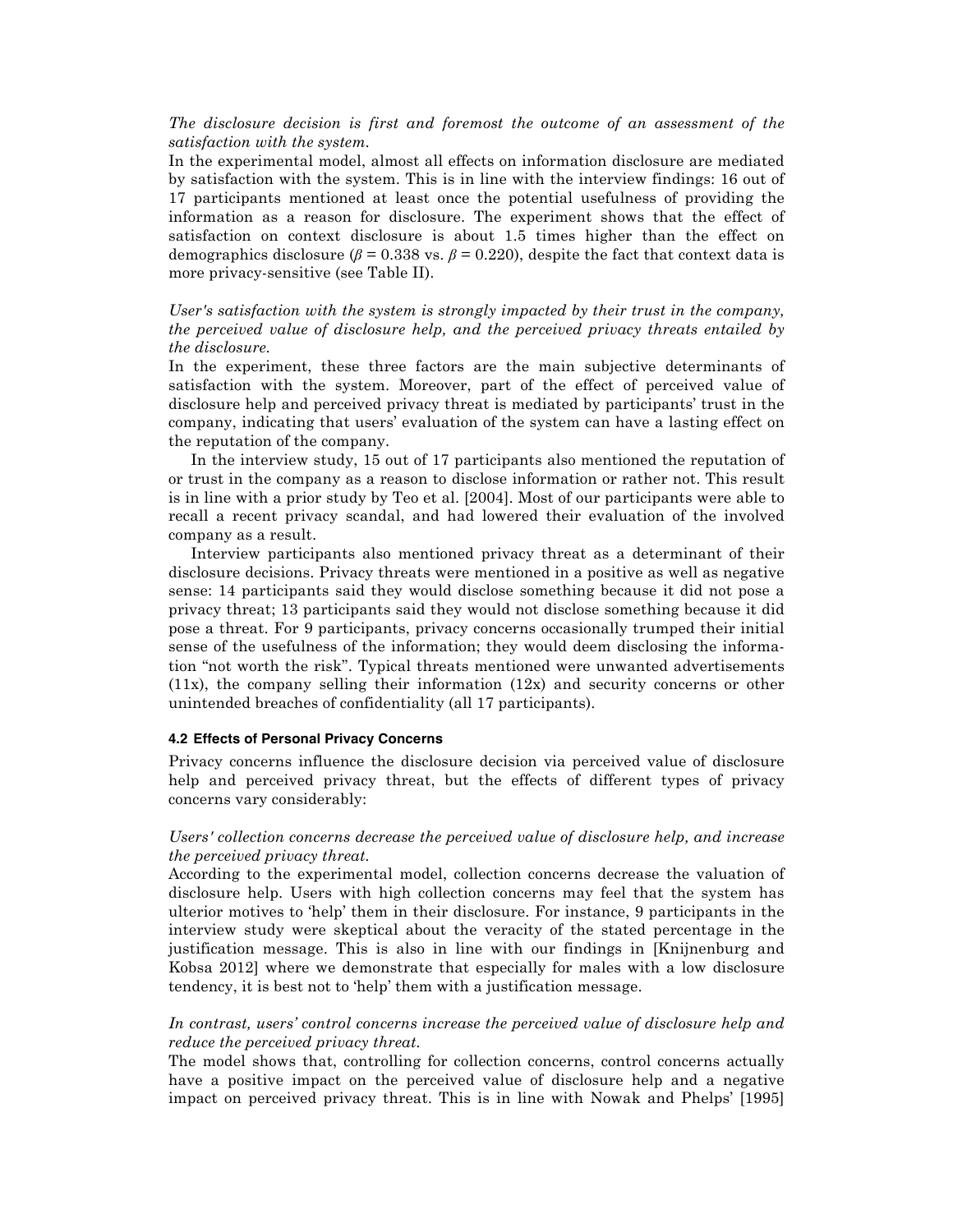postulate that when users perceive to be in control of their information disclosure, this actually reduces the significance of privacy threats. Regardless of the justification or the request order, the Applause system allows users to control the disclosure of each piece of information separately. 8 participants in the interview study noted that they liked this feature, and 7 of them believed that the system adequately protected their privacy by providing this level of control. However, 6 other participants did not feel in control, and consequently felt that the system was not helping them at all, and that the requests just had the purpose of invading their privacy.

*Control concerns have more impact on the perception of disclosure help, and collection concerns have more impact on perceived privacy threats, but in the end they have a more or less equal and opposite effect on satisfaction and disclosure behavior.*

In the model, control concerns have the largest impact on the perceived value of disclosure help ( $\beta$  = 0.414 vs.  $\beta$  = −0.273 for collection concerns), whereas collection concerns have a larger impact on perceived privacy threat ( $\beta$  = 0.735 vs.  $\beta$  = −0.438 for control concerns). Considering the total effects of control and collection concerns, their impact on satisfaction ( $\beta$  = 0.524, vs.  $\beta$  = −0.632), context data disclosure ( $\beta$  = 0.177, vs. *β* = −0.214), and demographics disclosure (*β* = 0.116, vs. *β* = −0.139)<sup>8</sup> are roughly equal but opposite.

*General privacy concerns cause both control and collection concerns, but have a total negative impact on satisfaction and disclosure behavior.*

In the model, general privacy concerns drive both control and collection concerns, but the effect on collection concerns is much stronger  $(\beta = 0.412$  for control concerns, vs.  $\beta$ = 1.270 for collection concerns). The total effects of general privacy concerns on satisfaction ( $\beta$  = −0.588), context data disclosure ( $\beta$  = −0.199), and demographics disclosure  $(\beta = -0.130)^9$  are therefore negative. In the interview study, 9 participants explained that their overall concern about privacy issues influenced the way they approached individual information disclosure decisions.

## **4.3 Effects of Strategies**

As expected, the different types of justification messages and request order manipulations influenced participants' disclosure behavior. Our unified approach allows us to explain in detail how this influence plays out:

# *Except for 'number of others', our justifications increase users' valuation of disclosure help.*

The results of the experiment show a direct effect of the justifications on the perceived value of disclosure help. More specifically, the 'useful for you', 'useful for others' and 'explanation' messages each increase the valuation of disclosure help compared to providing no justification. Likewise, 12 participants in the interview study mentioned that they appreciated the help that these messages provided.

Interestingly, the 'number of others' justification provides no additional disclosure help. This is in line with the interview study results: 11 participants do not like this justification at all, and some even believe that it is worse than having no justification. Participants mentioned that the message "feels like peer pressure".

<sup>8</sup> For these total effects, *p*-values are < .001.

<sup>9</sup> For these total effects, *p*-values are < .001.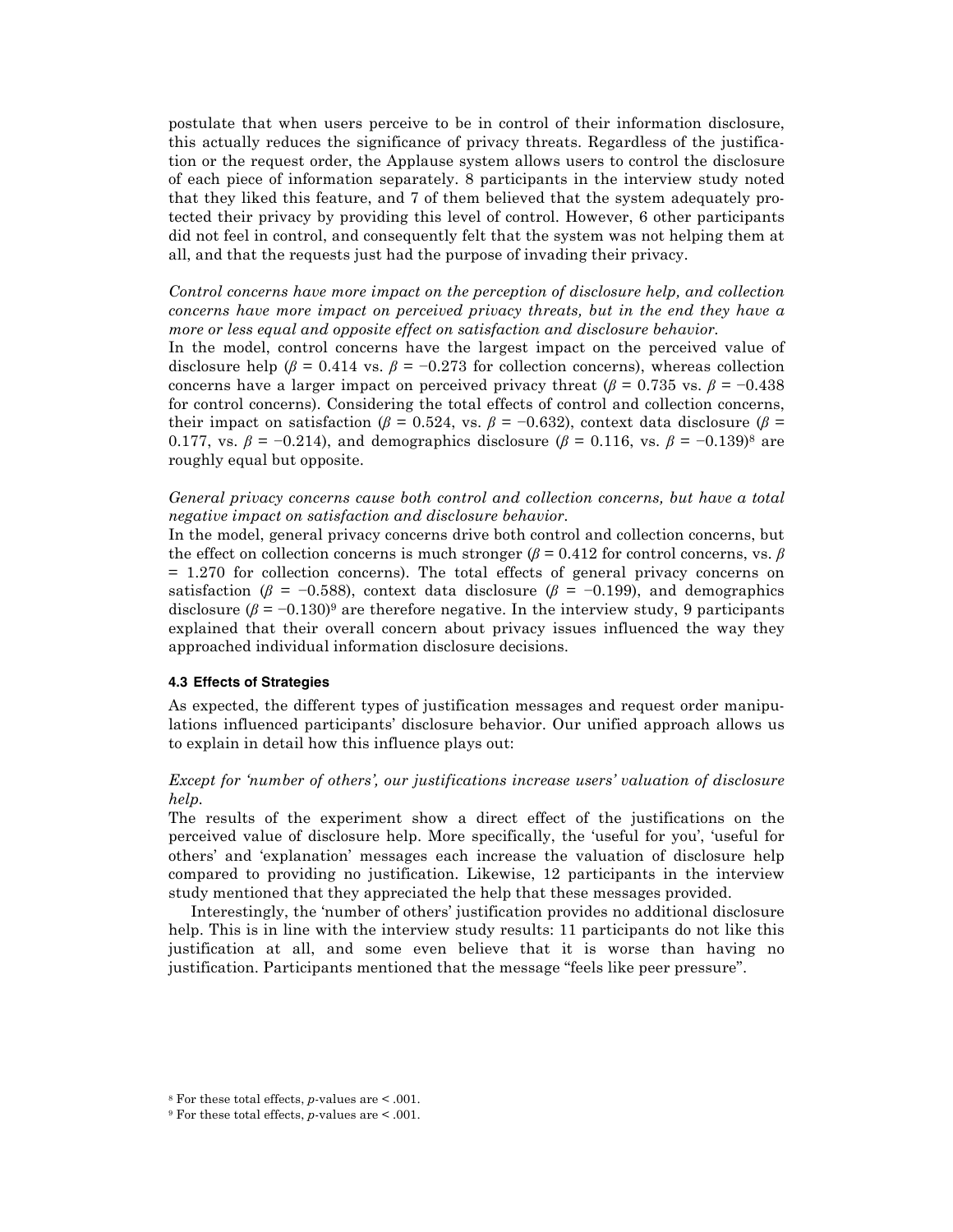# *Except for the 'number of others' justification, the justifications decrease users' trust in the company, and all justifications decrease users' satisfaction.*

The experimental model shows that negative effects on trust in the company negate the positive effects of justifications on perceived value of disclosure help. The total effects (see Fig. 4) show that overall, the 'useful for others' and 'explanation' message reduce trust in the company. All justifications have a negative direct effect on users' satisfaction, and as a result the total effects are also negative. We find no parallel of these effects in our interview study. Interestingly, the 'number of others' justification is again the odd one out, in that it does not significantly decrease the trust in the company. Arguably, users regard the number of other users disclosing the requested data as a sufficiently neutral statistic.

#### *Ultimately, the justifications lower users' disclosure rates.*

The total effects (see Fig. 4) of the justifications on disclosure are all negative, which means that the baseline system without justification actually results in the highest disclosure rates. The interview study reveals that users typically treat the justification message as a warning sign: 11 participants mentioned a low percentage in a justification message as a reason not to disclose (whereas only 5 participants mentioned a high percentage as a reason to disclose). It seems that the justification provide more inhibition than encouragement.

Elsewhere [Knijnenburg and Kobsa 2012], we show that these effects occur regardless of the percentage in the justification message (except for the 'number of others' justification, but even for that message a high percentage merely reduces the negative effect, and never actually increases disclosure). This is in line with the interview study results. Participants generally had a 'cut-off' percentage below which they would not disclose something. Moreover, 14 participants would at several occasions refuse to disclose something they deemed too private despite a high percentage.

In [Knijnenburg and Kobsa 2012] we demonstrate however that choosing the justification based on characteristics of the individual user may be a way to increase both disclosure and satisfaction.

# *Changing the request order increases the disclosure of the data requested first but decreases disclosure of data requested later in the interaction.*

The model shows that requesting demographical data first (as opposed to requesting context data first) increases demographics disclosure  $(\beta = 0.315)$  and decreases context data disclosure ( $\beta$  = −0.928), and vice versa. In other words, asking a certain type of data first increases its disclosure.

There are two possible explanations for this effect. One is that users become more wary of privacy threats as the data collected about them accumulates. In the interview study, 5 participants mentioned that at some point, they felt that the combination of several items they disclosed caused additional privacy concerns. An alternative explanation is that users get tired of answering so many disclosure requests. Support for this comes from the fact that 9 interviewees mentioned that they had to answer too many requests, and 6 participants noted that they would decline disclosure if it would take too much effort to disclose the information.

There are reasons to believe that the former explanation holds more ground. If the latter explanation were correct, the effect should be most pronounced for demographics disclosure, because in the current system it takes more effort to disclose demographical data than context data (since demographics disclosure requires the user to key in the data, whereas context disclosure merely requires users to click a 'yes' or 'no' button). In fact, though, the effect is stronger for context data disclosure than for demographics disclosure (see Table II). This is in line with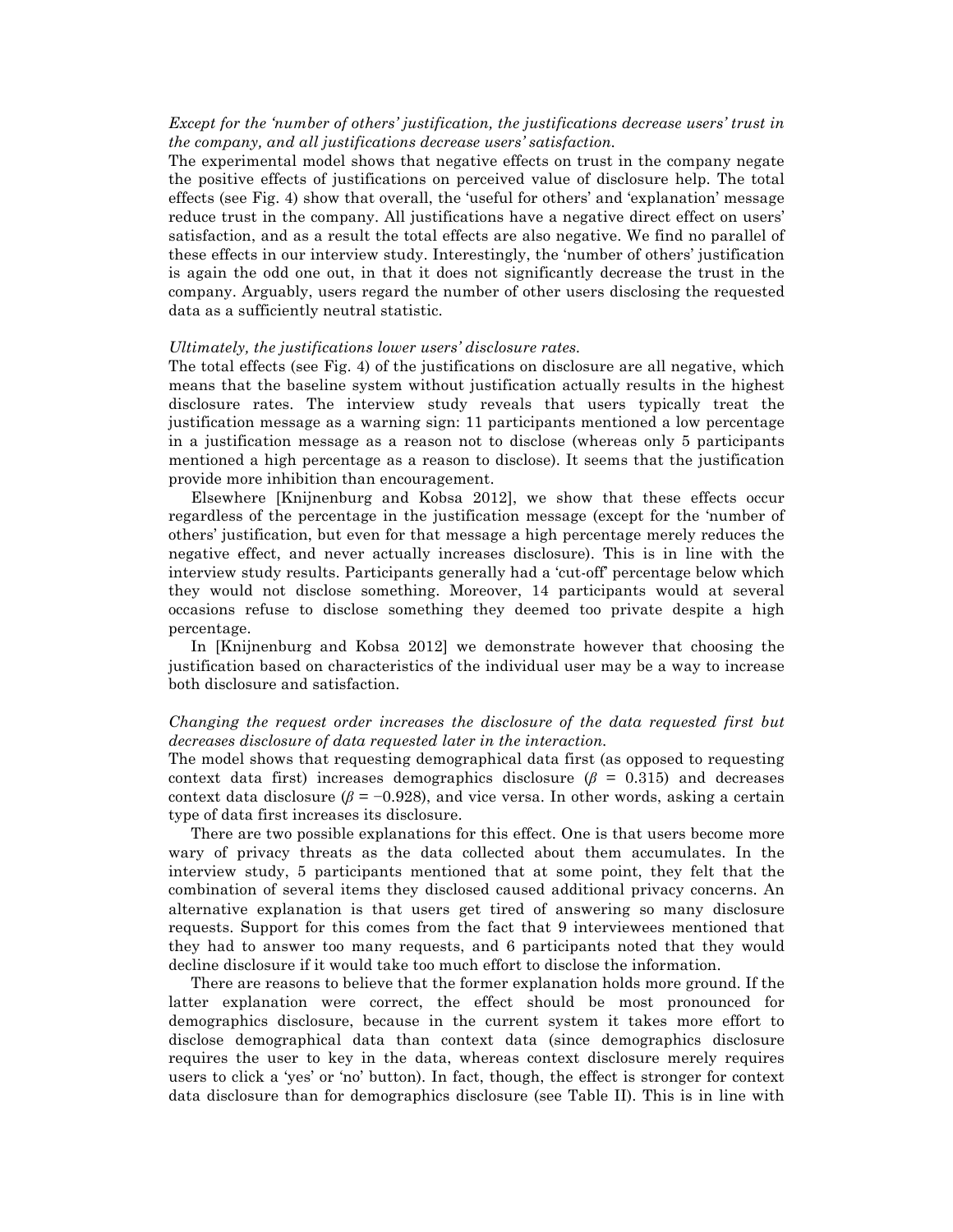Acquisti et al. [2011] who also find that the order effect is strongest for more sensitive data.

## **5. CONCLUSION AND FUTURE WORK**

The results of our unified approach successfully describe how users make information disclosure decisions in context-based recommender systems, in dependence on privacy concerns and manipulated disclosure justification strategies. Specifically, we demonstrate that users consider satisfaction, trust, perceived threats and systemprovided disclosure help when making information disclosure decisions.

Our results leave room for future work. First, the experimental model is based on the results of an explorative effort with a single system (the core framework has however been successfully validated with four other recommender systems; see Knijnenburg et al. [2012]). Confirmatory studies with different systems in other domains can verify the generalizability of our model. Moreover, we merely studied a mockup of a recommender system, even though we made sure that participants had the impression that they were disclosing their data to a "real" company. Participants also did not receive any actual recommendations, and therefore had no chance to adjust their disclosure behavior based on actual system results. 16 out of 17 participants in the interview study declared that this would be a strategy they would follow; future research should explore this dynamic behavior.

Regardless of these reservations, our unified approach provides a good platform for testing different system strategies to influence disclosure. Specifically, it was able to explain the unexpected negative effect of justifications on disclosure behavior: although justifications increase the perceived value of disclosure help that the system offers, this positive effect is canceled out by negative effects on trust and satisfaction. In the current experiment, justifications thus mainly made users more skeptical about the intentions of the system and the possible benefits it can provide.

We also found that early requests are more likely to receive answers than later requests. This effect is stronger on context disclosure (the more sensitive data) than on demographics disclosure. Acquisti et al. [2011] also found that asking the most sensitive questions first increases overall disclosure. Designers should therefore not sequence requests based on their usefulness for the recommendation quality only, but also on their privacy sensitivity giving priority to more sensitive questions. However, it still remains to be seen how far one can take this without offending users.

Our results indicate that additional research is needed to come up with the 'best' request order, and with justifications that are both convincing and trust-inducing. An alternative approach is to tailor the justifications and request order to the user and the usage situation, an approach we explore in [Knijnenburg and Kobsa 2012]. Following this approach, one could envision an adaptive system that takes into account the user's request history, and dynamically selects the next request plus justification based on this history, the context, and the goals of the system (e.g. increasing disclosure and/or increasing satisfaction).

At a more general level, our study demonstrates that in order to attain robust results and careful explanations of discovered effects, research on privacy decisionmaking should take a unified approach that considers personal privacy characteristics, information disclosure behavior and user experience.

## **REFERENCES**

ACKERMAN, M.S., CRANOR, L.F., AND REAGLE, J. 1999. Privacy in e-commerce: examining user scenarios and privacy preferences. *Proceedings of the 1st ACM conference on Electronic commerce*, 1–8.

ACQUISTI, A. AND GROSSKLAGS, J. 2005. Privacy and Rationality in Individual Decision Making. *IEEE Security & Privacy 3*, 1, 26–33.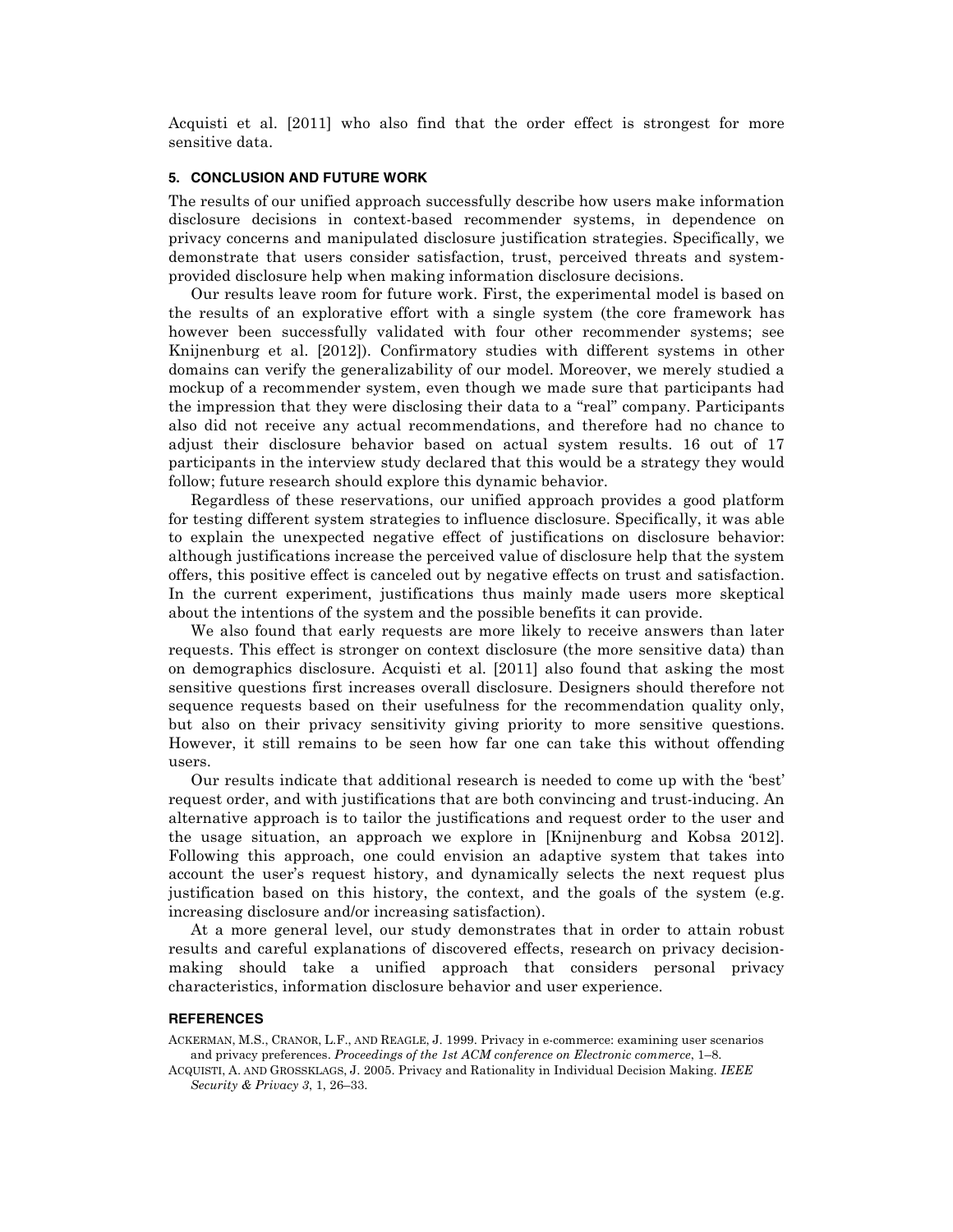- ACQUISTI, A. AND GROSSKLAGS, J. 2008. What Can Behavioral Economics Teach Us About Privacy? *Digital Privacy: Theory, Technologies, and Practices*, 363–377.
- ACQUISTI, A., JOHN, L., AND LOEWENSTEIN, G. 2009. What is privacy worth? *Twenty First Workshop on Information Systems and Economics*.
- ACQUISTI, A., JOHN, L.K., AND LOEWENSTEIN, G. 2011. The Impact of Relative Standards on the Propensity to Disclose. *Journal of Marketing Research*, 1–15.
- ADOMAVICIUS, G. AND TUZHILIN, A. 2011. Context-Aware Recommender Systems. In: F. Ricci, L. Rokach, B. Shapira and P.B. Kantor, eds., *Recommender Systems Handbook*. Springer US, Boston, MA, 217– 253.
- BENTLER, P.M. AND BONETT, D.G. 1980. Significance Tests and Goodness of Fit in the Analysis of Covariance Structures. *Psychological Bulletin 88*, 3, 588–606.
- BESMER, A., WATSON, J., AND LIPFORD, H.R. 2010. The impact of social navigation on privacy policy configuration. *Proceedings of the Sixth Symposium on Usable Privacy and Security - SOUPS '10*.
- BÖHMER, M., BAUER, G., AND KRÜGER, A. 2010. Exploring the Design Space of Context-aware Recommender Systems that Suggest Mobile Applications. *2nd Workshop on Context-Aware Recommender Systems*.
- BUCHANAN, T., PAINE, C., JOINSON, A.N., AND REIPS, U.-D. 2007. Development of Measures of Online Privacy Concern and Protection for Use on the Internet. *Journal of the American Society for Information Sciences and Technology 58*, 2, 157–165.
- CANNY, J. 2002a. Collaborative Filtering with Privacy via Factor Analysis. *25th Annual International ACM SIGIR Conference on Research and Development in Information Retrieval (SIGIR 2002)*, 238–245.
- CANNY, J. 2002b. Collaborative Filtering with Privacy. *IEEE Symposium on Security and Privacy*, 45–57.
- CHELLAPPA, R.K. AND SIN, R.G. 2005. Personalization versus privacy: An empirical examination of the online consumer's dilemma. *Information Technology and Management 6*, 2, 181–202.
- CULNAN, M.J. 1993. "How Did They Get My Name?": An Exploratory Investigation of Consumer Attitudes toward Secondary Information Use. *MIS Quarterly 17*, 3, 341–363.
- DAVIDSSON, C. AND MORITZ, S. 2011. Utilizing implicit feedback and context to recommend mobile applications from first use. *Proceedings of the 2011 Workshop on Context-awareness in Retrieval and Recommendation - CaRR '11*, 19–22.
- EGELMAN, S., TSAI, J., CRANOR, L.F., AND ACQUISTI, A. 2009. Timing is everything?: the effects of timing and placement of online privacy indicators. *Proceedings of the 27th international conference on Human factors in computing systems*, 319–328.
- VAN DE GARDE-PERIK, E., MARKOPOULOS, P., DE RUYTER, B., EGGEN, B., AND IJSSELSTEIJN, W. 2008. Investigating Privacy Attitudes and Behavior in Relation to Personalization. *Social Science Computer Review 26*, 1, 20–43.
- GIGERENZER, G. AND GOLDSTEIN, D.G. 1996. Reasoning the fast and frugal way: Models of bounded rationality. *Psychological Review 103*, 4, 650–669.
- GIRARDELLO, A. AND MICHAHELLES, F. 2010. AppAware: which mobile applications are hot? *Mobile HCI 2010*, ACM Press, 431–434.
- HARRIS, L. AND ASSOCIATES. 1990. *The Equifax Report on Consumers in the Information Age*. Equifax Inc., Atlanta, GA.
- HARRIS, L. AND ASSOCIATES. 1991. *Harris-Equifax Consumer Privacy Survey 1991*. Equifax Inc., Atlanta, GA.
- HARRIS, L., ASSOCIATES, AND WESTIN, A.F. 1998. *Personalized Marketing and Privacy on The Net: What Consumers Want*. Privacy and American Business Newsletter.
- HARRIS, L., ASSOCIATES, AND WESTIN, A.F. 2003. *Consumer Privacy Attitudes: A Major Shift Since 2000 and Why*. Harris Interactive, Inc.
- HASSENZAHL, M. 2005. The thing and I: understanding the relationship between user and product. *Funology*, 31–42.
- HU, L. AND BENTLER, P.M. 1999. Cutoff criteria for fit indexes in covariance structure analysis: Conventional criteria versus new alternatives. *Structural Equation Modeling: A Multidisciplinary Journal 6*, 1, 1–55.
- HUI, K.-L., TAN, B.C.Y., AND GOH, C.-Y. 2006. Online Information Disclosure: Motivators and Measurements. *ACM Transactions on Internet Technology 6*, 4, 415 – 441.
- HUI, K.-L., TEO, H.H., AND LEE, S.-Y.T. 2007. The Value of Privacy Assurance: An Exploratory Field Experiment. *MIS Quarterly 31*, 1, 19–33.
- IACHELLO, G. AND HONG, J. 2007. End-User Privacy in Human-Computer Interaction. *Foundations and Trends® in Human-Computer Interaction 1*, 1, 1–137.
- JARVENPAA, S. AND TRACTINSKY, N. 1999. Consumer Trust in an Internet Store: A Cross-Cultural Validation. *Journal of Computer Mediated Communication 5*, 2, 1–36.
- JOHN, L.K., ACQUISTI, A., AND LOEWENSTEIN, G. 2011. Strangers on a Plane: Context-Dependent Willingness to Divulge Sensitive Information. *The Journal of Consumer Research 37*, 5, 858–873.
- KAHNEMAN, D., KNETSCH, J.L., AND THALER, R.H. 1990. Experimental Tests of the Endowment Effect and the Coase Theorem. *Journal of Political Economy 98*, 6, 1325–1348.
- KAHNEMAN, D., SLOVIC, P., AND TVERSKY, A. 1982. *Judgment under uncertainty : heuristics and biases*. Cambridge University Press, Cambridge; New York.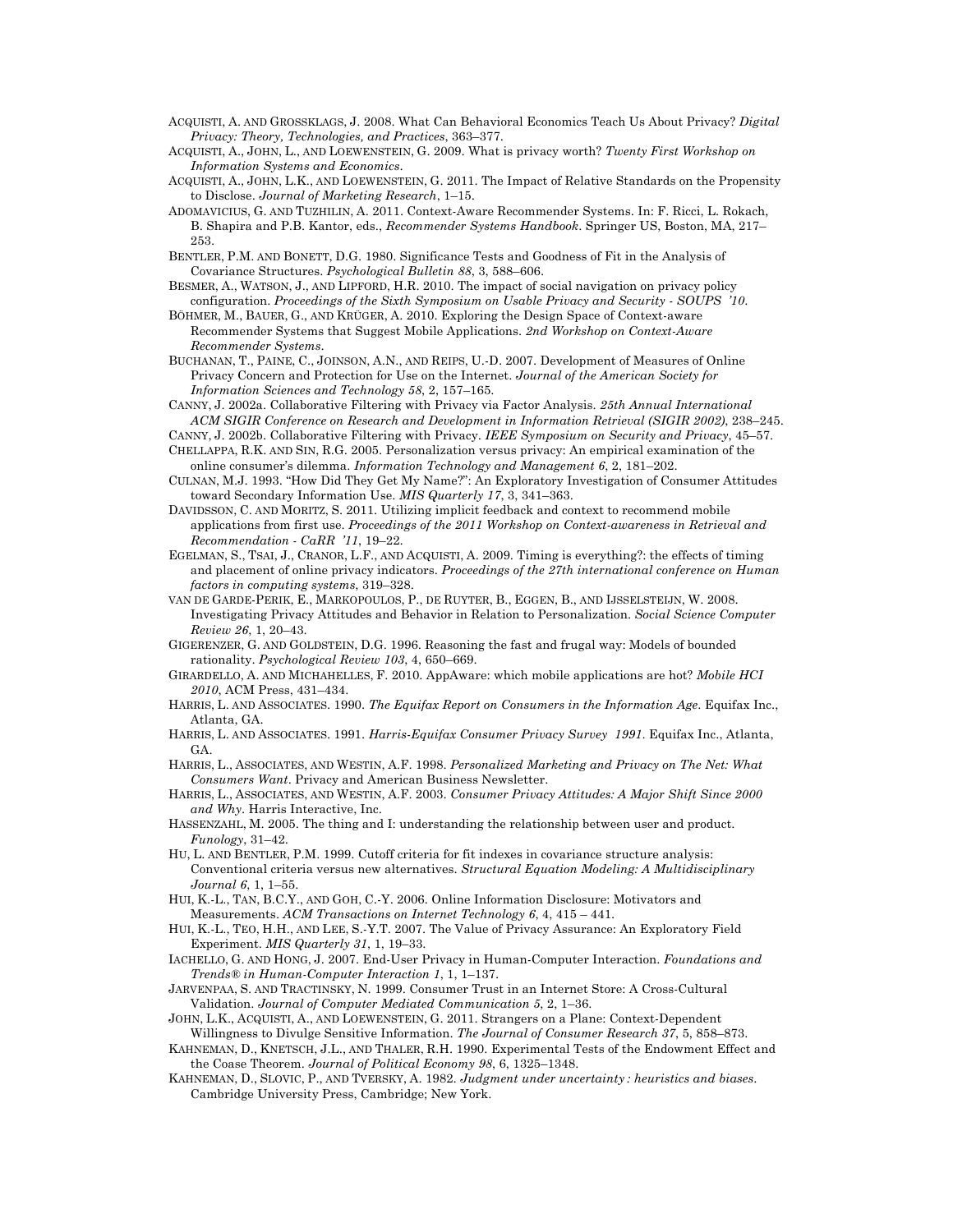- KAHNEMAN, D. AND TVERSKY, A. 1979. Prospect Theory: An Analysis of Decision under Risk. *Econometrica 47*, 2, 263–292.
- KITTUR, A., CHI, E.H., AND SUH, B. 2008. Crowdsourcing user studies with Mechanical Turk. ACM Press, 453–456.
- KNIJNENBURG, B. AND KOBSA, A. 2012. Helping users with information disclosure decisions: potential for adaptation. *Submitted*, http://www.ics.uci.edu/~kobsa/papers/KnijnenburgKobsa– UMAP2012Submit.pdf.

KNIJNENBURG, B.P., WILLEMSEN, M.C., GANTNER, Z., SONCU, H., AND NEWELL, C. 2012. Explaining the user experience of recommender systems. *User Modeling and User-Adapted Interaction 22*, 4-5, forthcoming, http://www.usabart.nl/portfolio/KnijnenburgWillemsen–UMUAI2011\_UIRecSy.pdf.

KOBSA, A. 2007. Privacy-enhanced web personalization. *The adaptive web*, 628–670.

- KOBSA, A. AND TELTZROW, M. 2005. Contextualized communication of privacy practices and personalization benefits: Impacts on users' data sharing and purchase behavior. *Privacy Enhancing Technologies*, 329–343.
- KOLTER, J. AND PERNUL, G. 2009. Generating User-Understandable Privacy Preferences. *2009 International Conference on Availability, Reliability and Security*, 299–306.
- LAUFER, R.S., PROSHANSKY, H.M., AND WOLFE, M. 1974. Some Analytic Dimensions of Privacy. In: R. Kuller, ed., *Some Analytic Dimensions of Privacy*. Dowden, Hutchinson & Ross, Stroundsbourg, PA.
- LAUFER, R.S. AND WOLFE, M. 1977. Privacy as a Concept and a Social Issue: A Multidimensional Developmental Theory. *Journal of Social Issues 33*, 3, 22–42.
- LEDERER, S., MANKOFF, J., AND DEY, A.K. 2003. Who wants to know what when? privacy preference determinants in ubiquitous computing. ACM Press, 724–725.
- LI, H., SARATHY, R., AND XU, H. 2010. Understanding situational online information disclosure as a privacy calculus. *Journal of Computer Information Systems 51*, 1, 62–71.
- LI, H., SARATHY, R., AND XU, H. 2011. The role of affect and cognition on online consumers' decision to disclose personal information to unfamiliar online vendors. *Decision Support Systems 51*, 3, 434–445.
- MABLEY, K. 2000. *Privacy vs. Personalization: Part III*. Cyber Dialogue, Inc.

MALHOTRA, N.K., KIM, S.S., AND AGARWAL, J. 2004. Internet Users' Information Privacy Concerns (IUIPC): The Construct, the Scale, and a Causal Model. *Information Systems Research 15*, 4, 336–355.

- METZGER, M.J. 2004. Privacy, trust, and disclosure: Exploring barriers to electronic commerce. *Journal of Computer-Mediated Communication 9*, 4.
- METZGER, M.J. 2006. Effects of Site, Vendor, and Consumer Characteristics on Web Site Trust and Disclosure. *Communication Research 33*, 3, 155–179.
- NISSENBAUM, H.F. 2010. *Privacy in context : technology, policy, and the integrity of social life*. Stanford Law Books, Stanford, Calif.
- NOWAK, G.J. AND PHELPS, J. 1995. Direct marketing and the use of individual-level consumer information: Determining how and when "privacy" matters. *Journal of Direct Marketing 9*, 3, 46–60.
- PATIL, S., PAGE, X., AND KOBSA, A. 2011. With a little help from my friends: can social navigation inform interpersonal privacy preferences? *Proceedings of the ACM 2011 conference on Computer supported cooperative work*, 391–394.
- POLAT, H. AND DU, W. 2003. Privacy-Preserving Collaborative Filtering. *International Journal of Electronic Commerce 9*, 4, 9–35.
- POLAT, H. AND DU, W. 2005. SVD-based Collaborative Filtering with Privacy. *ACM Symposium on Applied Computing*, 791–795.
- PU, P., CHEN, L., AND HU, R. 2011. A user-centric evaluation framework for recommender systems. *Proceedings of the fifth ACM conference on Recommender systems*, ACM Press, 157–164.
- RIFON, N.J., LAROSE, R., AND CHOI, S.M. 2005. Your Privacy Is Sealed: Effects of Web Privacy Seals on Trust and Personal Disclosures. *Journal of Consumer Affairs 39*, 2, 339–360.

SMITH, H.J., DINEV, T., AND XU, H. 2011. Information Privacy Research: An Interdisciplinary Review. *MIS Quarterly 35*, 4, 989–1015.

SMITH, H.J., MILBERG, S.J., AND BURKE, S.J. 1992. Concern for Privacy Instrument. *working document*, School of Business, Georgetown University, Washington, DC.

SMITH, H.J., MILBERG, S.J., AND BURKE, S.J. 1996. Information Privacy: Measuring Individuals' Concerns about Organizational Practices. *MIS Quarterly 20*, 2, 167–196.

SOLOVE, D.J. 2006. A Taxonomy of Privacy. *University of Pennsylvania Law Review 154*, 3, 477–564.

- SPIEKERMANN, S. AND GROSSKLAGS, J. 2001. E-privacy in 2nd Generation E-Commerce: Privacy
- Preferences versus actual Behavior. *EC'01: Third ACM Conference on Electronic Commerce*, 38–47. STEWART, K.A. AND SEGARS, A.H. 2002. An Empirical Examination of the Concern for Information Privacy Instrument. *Information Systems Research 13*, 1, 36–49.
- TAYLOR, D., DAVIS, D., AND JILLAPALLI, R. 2009. Privacy concern and online personalization: The moderating effects of information control and compensation. *Electronic Commerce Research 9*, 3, 203– 223.
- TEO, H.H., WAN, W., AND LI, L. 2004. Volunteering Personal Information on the Internet: Effects of Reputation, Privacy Initiatives, and Reward on Online Consumer Behavior. *Proceedings of the 37th Hawaii International Conference on System Sciences*, 181–190.
- THALER, R. 1980. Toward a positive theory of consumer choice. *Journal of Economic Behavior & Organization 1*, 1, 39–60.